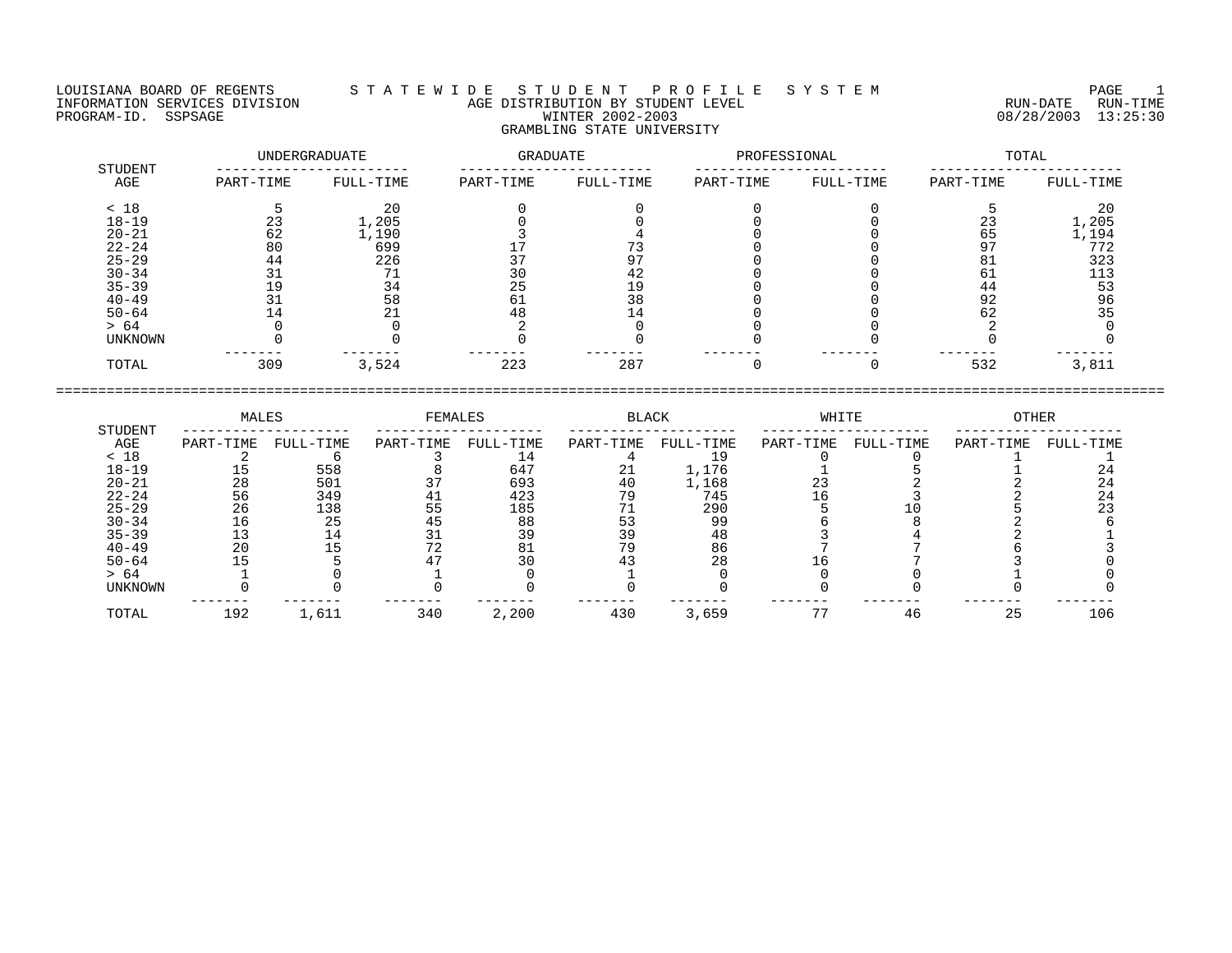LOUISIANA BOARD OF REGENTS S T A T E W I D E S T U D E N T P R O F I L E S Y S T E M PAGE 2 INFORMATION SERVICES DIVISION AGE DISTRIBUTION BY STUDENT LEVEL RUN-DATE RUN-TIME PROGRAM-ID. SSPSAGE WINTER 2002-2003 08/28/2003 13:25:30 LOUISIANA TECH UNIVERSITY

| STUDENT        |           | UNDERGRADUATE |           | GRADUATE  |           | PROFESSIONAL | TOTAL     |           |  |
|----------------|-----------|---------------|-----------|-----------|-----------|--------------|-----------|-----------|--|
| AGE            | PART-TIME | FULL-TIME     | PART-TIME | FULL-TIME | PART-TIME | FULL-TIME    | PART-TIME | FULL-TIME |  |
| < 18           |           | 22            |           |           |           |              |           | 22        |  |
| $18 - 19$      | 59        | 2,755         |           |           |           |              | 59        | 2,755     |  |
| $20 - 21$      | 209       | 2,612         |           | 24        |           |              | 209       | 2,636     |  |
| $22 - 24$      | 329       | 1,192         | 62        | 318       |           |              | 391       | 1,510     |  |
| $25 - 29$      | 242       | 350           | 115       | 226       |           |              | 357       | 576       |  |
| $30 - 34$      | 137       | 121           | 99        | 93        |           |              | 236       | 214       |  |
| $35 - 39$      | 105       | 48            | 80        | 55        |           |              | 185       | 103       |  |
| $40 - 49$      | 156       | 80            | 166       | 66        |           |              | 322       | 146       |  |
| $50 - 64$      |           | 23            | 119       | 20        |           |              | 192       | 43        |  |
| > 64           | 251       |               |           |           |           |              | 254       |           |  |
| <b>UNKNOWN</b> |           |               |           |           |           |              |           |           |  |
| TOTAL          | 1,569     | 7,204         | 644       | 804       |           |              | 2,213     | 8,008     |  |

|                | MALES     |           | FEMALES   |           | <b>BLACK</b> |           | WHITE     |           | OTHER     |           |
|----------------|-----------|-----------|-----------|-----------|--------------|-----------|-----------|-----------|-----------|-----------|
| STUDENT<br>AGE | PART-TIME | FULL-TIME | PART-TIME | FULL-TIME | PART-TIME    | FULL-TIME | PART-TIME | FULL-TIME | PART-TIME | FULL-TIME |
| < 18           |           |           |           |           |              |           |           |           |           | 10        |
| $18 - 19$      | 30        | 1,381     | 29        | L,374     | 14           | 432       | 32        | 2,125     |           | 198       |
| $20 - 21$      | 104       | .,412     | 105       | ,224      | 36           | 337       | 127       | 2,080     | 46        | 219       |
| $22 - 24$      | 190       | 885       | 201       | 625       | 60           | 207       | 258       | 1,023     |           | 280       |
| $25 - 29$      | 167       | 340       | 190       | 236       | 62           | 75        | 232       | 329       | 63        | 172       |
| $30 - 34$      | 94        | 96        | 142       | 118       | 56           | 42        | 139       | 112       |           | 60        |
| $35 - 39$      | 79        | 40        | 106       | 63        | 32           | 18        | 130       | 61        | 23        | 24        |
| $40 - 49$      | 126       | 61        | 196       | 85        | 76           | 38        | 200       | 88        | 46        | 20        |
| $50 - 64$      | 64        |           | 128       | 30        | 32           |           | 130       | 27        | 30        |           |
| > 64           | 82        |           | 172       |           |              |           | 215       |           |           |           |
| UNKNOWN        |           |           |           |           |              |           |           |           |           |           |
| TOTAL          | 940       | 4,237     | 1,273     | 3,771     | 376          | 1,161     | 1,470     | 5,856     | 367       | 991       |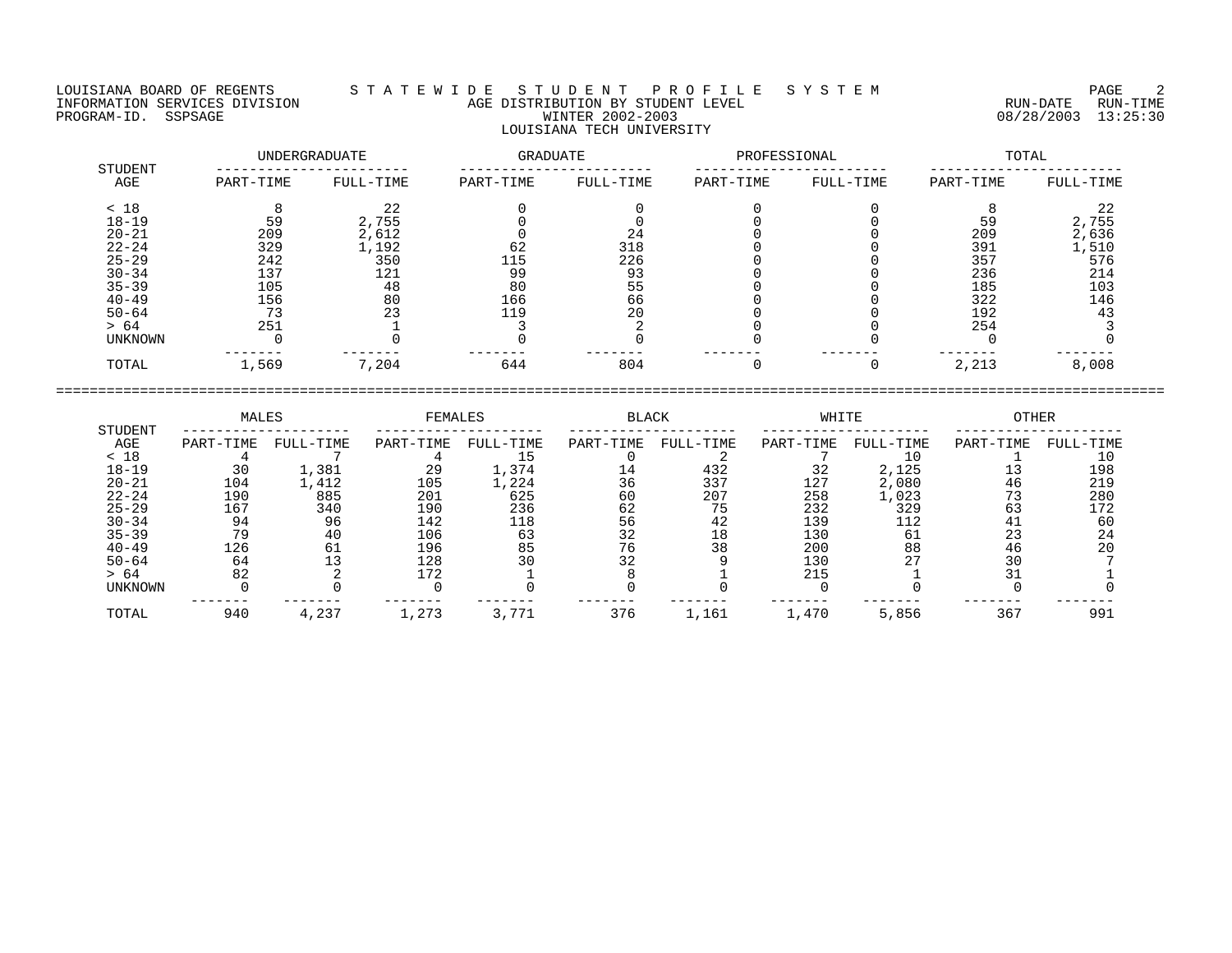## LOUISIANA BOARD OF REGENTS S T A T E W I D E S T U D E N T P R O F I L E S Y S T E M PAGE 3 INFORMATION SERVICES DIVISION AGE DISTRIBUTION BY STUDENT LEVEL RUN-DATE RUN-TIME ENGENIER DIVISION CONSULTED AGE DISTRIBUTION BY STUDENT LEVEL CONSULTED TO A RUN-DATE RUN-TIME<br>PROGRAM-ID. SSPSAGE PROGRAM-ID. SSPSAGE WINTER 2002-2003 08/28/2003 13:25:30 MCNEESE STATE UNIVERSITY

|                | UNDERGRADUATE |           | GRADUATE  |           | PROFESSIONAL |           | TOTAL     |           |  |
|----------------|---------------|-----------|-----------|-----------|--------------|-----------|-----------|-----------|--|
| STUDENT<br>AGE | PART-TIME     | FULL-TIME | PART-TIME | FULL-TIME | PART-TIME    | FULL-TIME | PART-TIME | FULL-TIME |  |
| < 18           | 64            | 13        |           |           |              |           | 64        | 13        |  |
| $18 - 19$      | 81            | 1,804     |           |           |              |           | 81        | 1,804     |  |
| $20 - 21$      | 96            | 1,688     |           |           |              |           | 97        | 1,693     |  |
| $22 - 24$      | 213           | 977       | 79        | 101       |              |           | 292       | 1,078     |  |
| $25 - 29$      | 236           | 481       | 144       | 88        |              |           | 380       | 569       |  |
| $30 - 34$      | 157           | 224       | 112       | 45        |              |           | 269       | 269       |  |
| $35 - 39$      | 83            | 129       | 101       | 36        |              |           | 184       | 165       |  |
| $40 - 49$      | 159           | 108       | 177       | 33        |              |           | 336       | 141       |  |
| $50 - 64$      | 46            | 21        | 60        |           |              |           | 106       | 34        |  |
| > 64           |               |           | 12        |           |              |           | 18        |           |  |
| UNKNOWN        |               |           |           |           |              |           |           |           |  |
| TOTAL          | 1,141         | 5,446     | 686       | 322       |              |           | 1,827     | 5,768     |  |

| STUDENT        | MALES     |           | FEMALES   |           | BLACK     |           | WHITE     |           | OTHER     |           |
|----------------|-----------|-----------|-----------|-----------|-----------|-----------|-----------|-----------|-----------|-----------|
| AGE            | PART-TIME | FULL-TIME | PART-TIME | FULL-TIME | PART-TIME | FULL-TIME | PART-TIME | FULL-TIME | PART-TIME | FULL-TIME |
| < 18           | 26        |           | 38        |           |           |           |           |           |           |           |
| $18 - 19$      | 32        | 759       | 49        | 1,045     |           | 368       | 64        | 1,363     |           |           |
| $20 - 21$      | 50        | 728       | 4.        | 965       | 16        | 275       | 77        | 1,349     |           | 69        |
| $22 - 24$      | 118       | 502       | 174       | 576       | 47        | 208       | 237       | 791       |           |           |
| $25 - 29$      | 143       | 237       | 237       | 332       | 80        | 105       | 276       | 397       | 24        |           |
| $30 - 34$      | 96        | 89        | 173       | 180       | 59        | 64        | 193       | 193       |           |           |
| $35 - 39$      | 63        | 46        | 121       | 119       | 38        | 38        | 141       | 115       |           |           |
| $40 - 49$      | 70        | 39        | 266       | 102       | 79        | 24        | 247       | 111       |           |           |
| $50 - 64$      | 26        |           | 80        |           |           |           | 85        |           |           |           |
| > 64           |           |           |           |           |           |           |           |           |           |           |
| <b>UNKNOWN</b> |           |           |           |           |           |           |           |           |           |           |
| TOTAL          | 632       | 2,407     | 1,195     | 3,361     | 360       | 1,088     | 1,395     | 4,358     | 72        | 322       |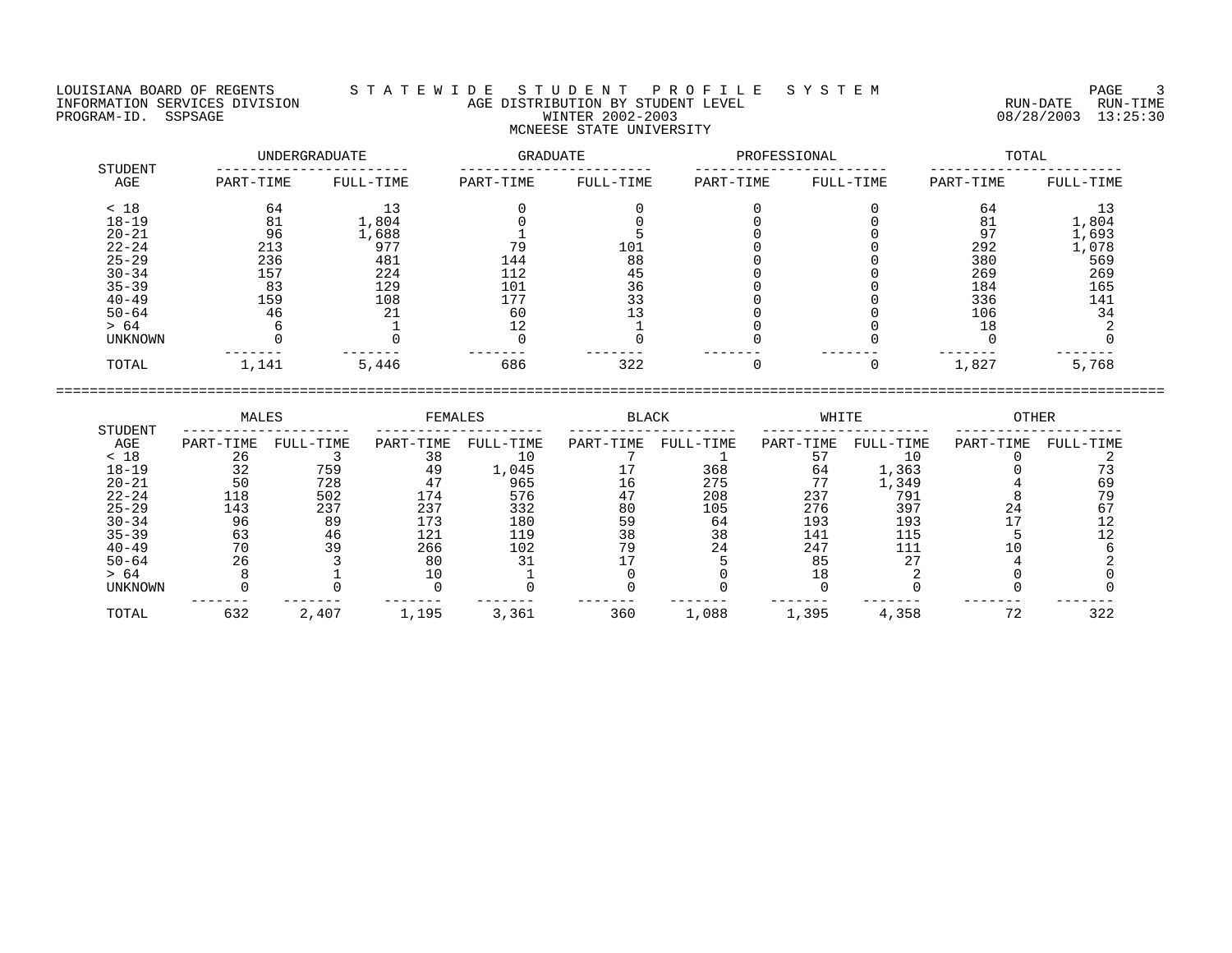LOUISIANA BOARD OF REGENTS S T A T E W I D E S T U D E N T P R O F I L E S Y S T E M PAGE 4 INFORMATION SERVICES DIVISION AGE DISTRIBUTION BY STUDENT LEVEL RUN-DATE RUN-TIME PROGRAM-ID. SSPSAGE WINTER 2002-2003 08/28/2003 13:25:30 NICHOLLS STATE UNIVERSITY

| STUDENT        |           | UNDERGRADUATE | <b>GRADUATE</b> |           | PROFESSIONAL |           | TOTAL     |           |  |
|----------------|-----------|---------------|-----------------|-----------|--------------|-----------|-----------|-----------|--|
| AGE            | PART-TIME | FULL-TIME     | PART-TIME       | FULL-TIME | PART-TIME    | FULL-TIME | PART-TIME | FULL-TIME |  |
| < 18           |           | 18            |                 |           |              |           |           | 18        |  |
| $18 - 19$      |           | 1,768         |                 |           |              |           |           | 1,768     |  |
| $20 - 21$      | 150       | 1,501         |                 |           |              |           | 152       | 1,503     |  |
| $22 - 24$      | 241       | 714           | 93              | 49        |              |           | 334       | 763       |  |
| $25 - 29$      | 238       | 368           | 168             | 30        |              |           | 406       | 398       |  |
| $30 - 34$      | 174       | 145           | 133             |           |              |           | 307       | 158       |  |
| $35 - 39$      | 136       | 95            | 88              |           |              |           | 224       | 100       |  |
| $40 - 49$      | 160       | 102           | 101             |           |              |           | 261       | 119       |  |
| $50 - 64$      | 46        | 10            | 39              |           |              |           | 85        | 14        |  |
| > 64           |           |               |                 |           |              |           |           |           |  |
| <b>UNKNOWN</b> |           |               |                 |           |              |           |           |           |  |
| TOTAL          | 1,209     | 4,721         | 627             | 120       |              |           | 1,836     | 4,841     |  |

 MALES FEMALES BLACK WHITE OTHER STUDENT -------------------- -------------------- -------------------- -------------------- -------------------- AGE PART-TIME FULL-TIME PART-TIME FULL-TIME PART-TIME FULL-TIME PART-TIME FULL-TIME PART-TIME FULL-TIME < 18 2 5 2 13 0 4 4 10 0 4 18-19 23 655 34 1,113 3 368 47 1,264 7 136 20-21 51 564 101 939 10 224 132 1,185 10 94 22-24 121 356 213 407 34 90 282 606 18 67 25-29 114 140 292 258 54 70 329 308 23 20 30-34 97 45 210 113 65 24 225 119 17 15 35-39 50 30 174 70 31 19 173 73 20 8 40-49 57 31 204 88 54 15 187 96 20 8 50-64 19 5 66 9 19 2 62 11 4 1 > 64 3 0 3 0 0 0 6 0 0 0 UNKNOWN 0 0 0 0 0 0 0 0 0 0 ------- ------- ------- ------- ------- ------- ------- ------- ------- ------- TOTAL 537 1,831 1,299 3,010 270 816 1,447 3,672 119 353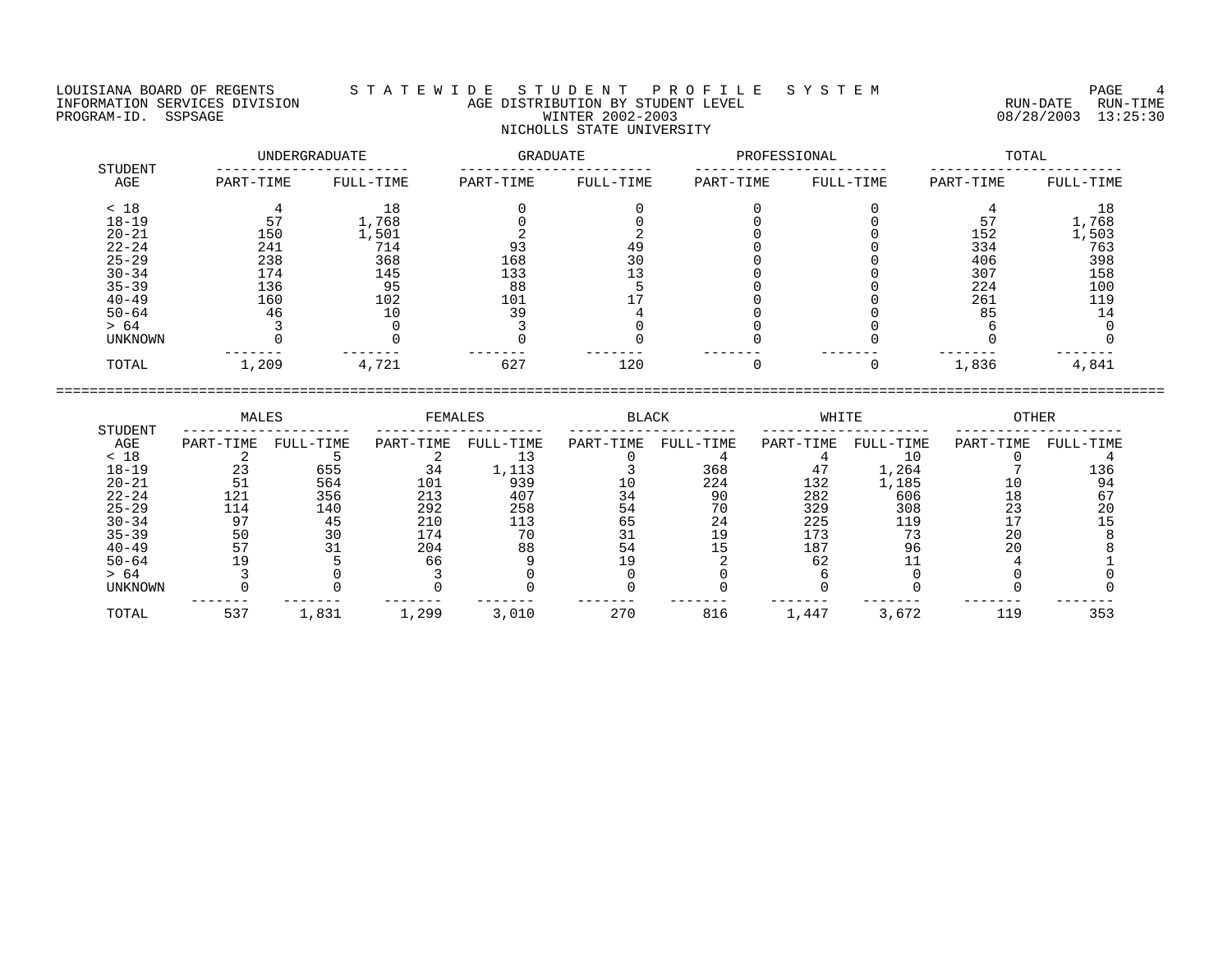LOUISIANA BOARD OF REGENTS S T A T E W I D E S T U D E N T P R O F I L E S Y S T E M PAGE 5 INFORMATION SERVICES DIVISION AGE DISTRIBUTION BY STUDENT LEVEL RUN-DATE RUN-TIME PROGRAM-ID. SSPSAGE WINTER 2002-2003 08/28/2003 13:25:30 UNIVERSITY OF LA. IN MONROE

|                |           | UNDERGRADUATE | GRADUATE  |           | PROFESSIONAL |           | TOTAL     |           |  |
|----------------|-----------|---------------|-----------|-----------|--------------|-----------|-----------|-----------|--|
| STUDENT<br>AGE | PART-TIME | FULL-TIME     | PART-TIME | FULL-TIME | PART-TIME    | FULL-TIME | PART-TIME | FULL-TIME |  |
| < 18           | 16        | l 8           |           |           |              |           | 16        |           |  |
| $18 - 19$      | 58        | 1,598         |           |           |              |           | 58        | 1,598     |  |
| $20 - 21$      | 127       | 1,562         |           |           |              | 56        | 129       | 1,627     |  |
| $22 - 24$      | 274       | 1,135         | 60        | 123       |              | 189       | 337       | 1,447     |  |
| $25 - 29$      | 258       | 496           | 126       | 145       |              | 95        | 385       | 736       |  |
| $30 - 34$      | 195       | 202           | 122       | 51        |              |           | 318       | 267       |  |
| $35 - 39$      | 105       | 105           | 85        | 27        |              |           | 190       | 136       |  |
| $40 - 49$      | 185       | 99            | 136       | 42        |              |           | 321       | 148       |  |
| $50 - 64$      | 79        |               | 86        |           |              |           | 165       | 25        |  |
| > 64           |           |               |           |           |              |           |           |           |  |
| UNKNOWN        |           |               |           |           |              |           |           |           |  |
| TOTAL          | 1,303     | 5,233         | 620       | 405       |              | 365       | 1,928     | 6,003     |  |

====================================================================================================================================

 MALES FEMALES BLACK WHITE OTHER STUDENT -------------------- -------------------- -------------------- -------------------- -------------------- AGE PART-TIME FULL-TIME PART-TIME FULL-TIME PART-TIME FULL-TIME PART-TIME FULL-TIME PART-TIME FULL-TIME < 18 2 1 14 17 1 4 14 10 1 4 18-19 20 545 38 1,053 14 482 43 1,062 1 54 20-21 41 635 88 992 52 385 72 1,164 5 78 22-24 120 595 217 852 95 332 225 997 17 118 25-29 125 292 260 444 126 156 237 482 22 98 30-34 98 90 220 177 116 72 178 165 24 30 35-39 47 38 143 98 65 38 119 90 6 8 40-49 80 31 241 117 123 45 192 97 6 6 50-64 21 2 144 23 53 5 111 20 1 0 > 64 5 1 4 0 1 0 8 1 0 0 UNKNOWN 0 0 0 0 0 0 0 0 0 0 ------- ------- ------- ------- ------- ------- ------- ------- ------- ------- TOTAL 559 2,230 1,369 3,773 646 1,519 1,199 4,088 83 396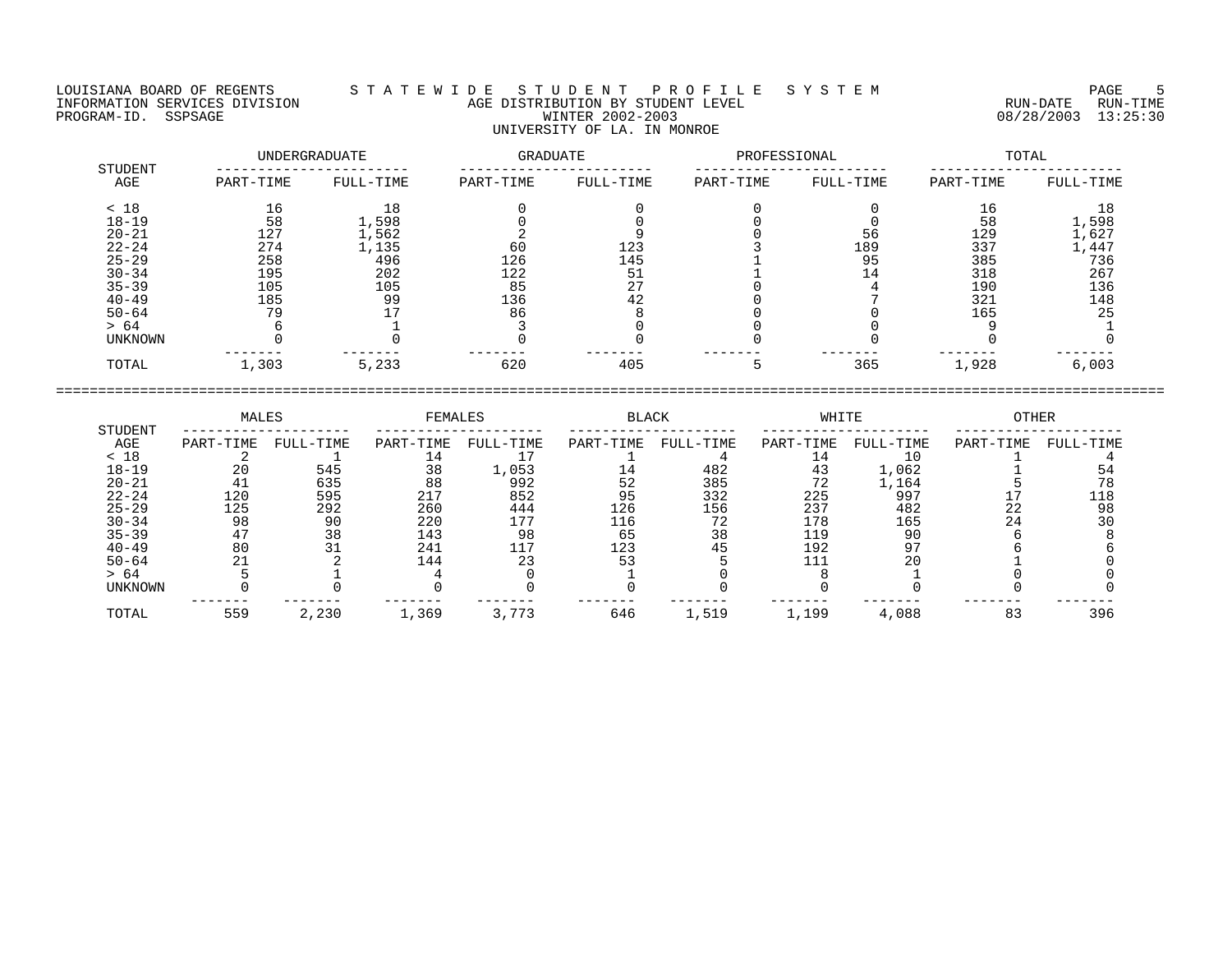LOUISIANA BOARD OF REGENTS S T A T E W I D E S T U D E N T P R O F I L E S Y S T E M PAGE 6 INFORMATION SERVICES DIVISION AGE DISTRIBUTION BY STUDENT LEVEL RUN-DATE RUN-TIME ENGENIER DIVISION CONSULTED AGE DISTRIBUTION BY STUDENT LEVEL CONSULTED TO A RUN-DATE RUN-TIME<br>PROGRAM-ID. SSPSAGE PROGRAM-ID. SSPSAGE WINTER 2002-2003 08/28/2003 13:25:30

## NORTHWESTERN STATE UNIVERSITY

|                | UNDERGRADUATE |           | GRADUATE  |           | PROFESSIONAL |           | TOTAL     |           |  |
|----------------|---------------|-----------|-----------|-----------|--------------|-----------|-----------|-----------|--|
| STUDENT<br>AGE | PART-TIME     | FULL-TIME | PART-TIME | FULL-TIME | PART-TIME    | FULL-TIME | PART-TIME | FULL-TIME |  |
| < 18           | 46            | 20        |           |           |              |           | 46        | 20        |  |
| $18 - 19$      | 188           | 2,386     |           |           |              |           | 188       | 2,386     |  |
| $20 - 21$      | 256           | 2,020     |           |           |              |           | 256       | 2,020     |  |
| $22 - 24$      | 371           | 1,012     | 59        |           |              |           | 430       | 1,090     |  |
| $25 - 29$      | 397           | 472       | 180       | 51        |              |           | 577       | 523       |  |
| $30 - 34$      | 287           | 215       | 171       | 30        |              |           | 458       | 245       |  |
| $35 - 39$      | 222           | 129       | 141       | 19        |              |           | 363       | 148       |  |
| $40 - 49$      | 319           | 128       | 228       | 24        |              |           | 547       | 152       |  |
| $50 - 64$      | 92            | 31        | 115       |           |              |           | 207       | 46        |  |
| > 64           |               |           |           |           |              |           | 23        |           |  |
| UNKNOWN        |               |           |           |           |              |           |           |           |  |
| TOTAL          | 2,195         | 6,414     | 900       | 218       |              |           | 3,095     | 6,632     |  |

|                | MALES     |           | FEMALES   |           | <b>BLACK</b> |           | WHITE     |           | <b>OTHER</b> |           |
|----------------|-----------|-----------|-----------|-----------|--------------|-----------|-----------|-----------|--------------|-----------|
| STUDENT<br>AGE | PART-TIME | FULL-TIME | PART-TIME | FULL-TIME | PART-TIME    | FULL-TIME | PART-TIME | FULL-TIME | PART-TIME    | FULL-TIME |
| < 18           |           |           | 29        | 14        |              |           |           |           |              |           |
| 18-19          | 48        | 930       | 140       | 1,456     | 38           | 892       | 130       | 1,317     | 20           |           |
| $20 - 21$      | 68        | 815       | 188       | 1,205     | 51           | 587       | 180       | 1,242     | 25           | 191       |
| $22 - 24$      | 108       | 527       | 322       | 563       | 100          | 307       | 286       | 675       | 44           | 108       |
| $25 - 29$      | 133       | 171       | 444       | 352       | 148          | 136       | 388       | 329       | 41           | 58        |
| $30 - 34$      | 98        | 56        | 360       | 189       | 122          | 65        | 303       | 158       | 33           | 22        |
| $35 - 39$      |           | 32        | 290       | 116       | 103          | 48        | 235       | 87        | 25           |           |
| $40 - 49$      | 90        |           | 457       | 118       | 137          |           | 370       | 89        | 40           |           |
| $50 - 64$      |           |           | 164       | 34        | - 4          |           | 149       | 34        |              |           |
| > 64           |           |           |           |           |              |           |           |           |              |           |
| <b>UNKNOWN</b> |           |           |           |           |              |           |           |           |              |           |
| TOTAL          | 684       | 2,585     | 2,411     | 4,047     | 749          | 2,098     | 2,099     | 3,945     | 247          | 589       |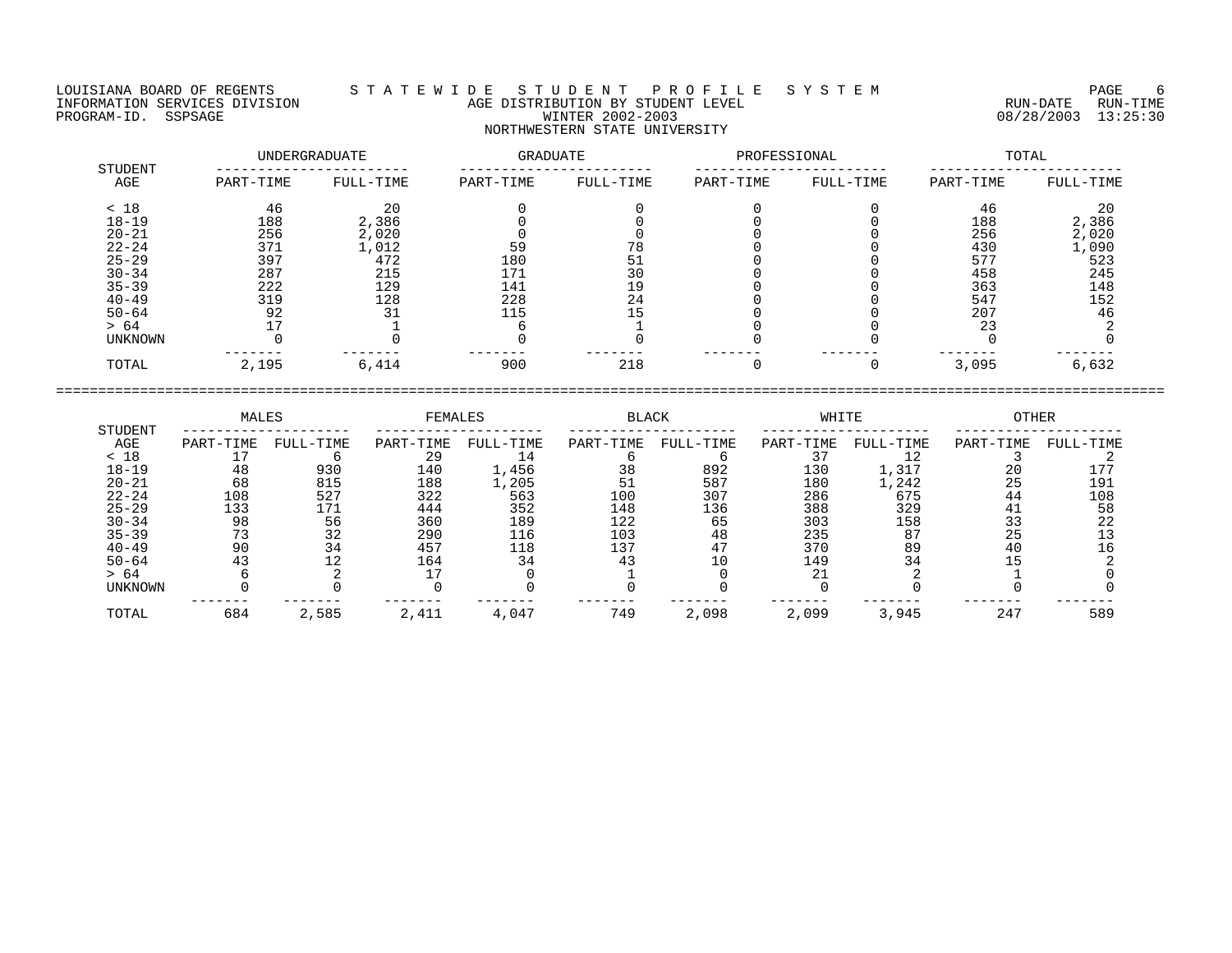LOUISIANA BOARD OF REGENTS S T A T E W I D E S T U D E N T P R O F I L E S Y S T E M PAGE 7 INFORMATION SERVICES DIVISION AGE DISTRIBUTION BY STUDENT LEVEL RUN-DATE RUN-TIME PROGRAM-ID. SSPSAGE WINTER 2002-2003 08/28/2003 13:25:30 SOUTHEASTERN LA. UNIVERSITY

| STUDENT   |           | UNDERGRADUATE | GRADUATE  |           | PROFESSIONAL |           | TOTAL     |           |  |
|-----------|-----------|---------------|-----------|-----------|--------------|-----------|-----------|-----------|--|
| AGE       | PART-TIME | FULL-TIME     | PART-TIME | FULL-TIME | PART-TIME    | FULL-TIME | PART-TIME | FULL-TIME |  |
| < 18      | 52        |               |           |           |              |           | 52        |           |  |
| $18 - 19$ | 151       | 3,311         |           |           |              |           | 151       | 3,311     |  |
| $20 - 21$ | 241       | 3,214         |           |           |              |           | 245       | 3,218     |  |
| $22 - 24$ | 507       | 2,172         | 164       | 189       |              |           | 671       | 2,361     |  |
| $25 - 29$ | 425       | 1,050         | 348       | 176       |              |           | 773       | 1,226     |  |
| $30 - 34$ | 268       | 354           | 239       | 70        |              |           | 507       | 424       |  |
| $35 - 39$ | 197       | 172           | 186       | 46        |              |           | 383       | 218       |  |
| $40 - 49$ | 288       | 204           | 328       | 52        |              |           | 616       | 256       |  |
| $50 - 64$ | 102       | 41            | 174       | 12        |              |           | 276       | 53        |  |
| > 64      | 14        |               | 15        |           |              |           | 29        |           |  |
| UNKNOWN   |           |               |           |           |              |           |           |           |  |
| TOTAL     | 2,245     | 10,546        | 1,458     | 550       |              |           | 3,703     | 11,096    |  |

|           | MALES<br>STUDENT | FEMALES   |           | <b>BLACK</b> |           | WHITE     |           | <b>OTHER</b> |           |           |
|-----------|------------------|-----------|-----------|--------------|-----------|-----------|-----------|--------------|-----------|-----------|
| AGE       | PART-TIME        | FULL-TIME | PART-TIME | FULL-TIME    | PART-TIME | FULL-TIME | PART-TIME | FULL-TIME    | PART-TIME | FULL-TIME |
| < 18      | 20               | h         | 32        | 21           |           |           | 42        | 19           |           |           |
| $18 - 19$ | 47               | 1,304     | 104       | 2,007        | 22        | 573       | 118       | 2,599        |           | 139       |
| $20 - 21$ | 86               | 1,208     | 159       | 2,010        | 36        | 448       | 197       | 2,626        | 12        | 144       |
| $22 - 24$ | 199              | 1,036     | 472       | 1,325        | 106       | 304       | 548       | 1,913        |           | 144       |
| $25 - 29$ | 204              | 504       | 569       | 722          | 117       | 205       | 635       | 945          |           | 76        |
| $30 - 34$ | 129              | 130       | 378       | 294          | 99        | 81        | 388       | 327          | 20        | 16        |
| $35 - 39$ | 59               | 52        | 324       | 166          | 56        | 41        | 308       | 165          | 19        | 12        |
| $40 - 49$ | 81               | 52        | 535       | 204          | 118       | 42        | 480       | 199          | 18        |           |
| $50 - 64$ | 59               |           | 217       | 40           | 38        |           | 229       | 41           |           |           |
| > 64      | 13               |           | 16        |              |           |           | 27        |              |           |           |
| UNKNOWN   |                  |           |           |              |           |           |           |              |           |           |
| TOTAL     | 897              | 4,306     | 2,806     | 6,790        | 599       | 1,706     | 2,972     | 8,835        | 132       | 555       |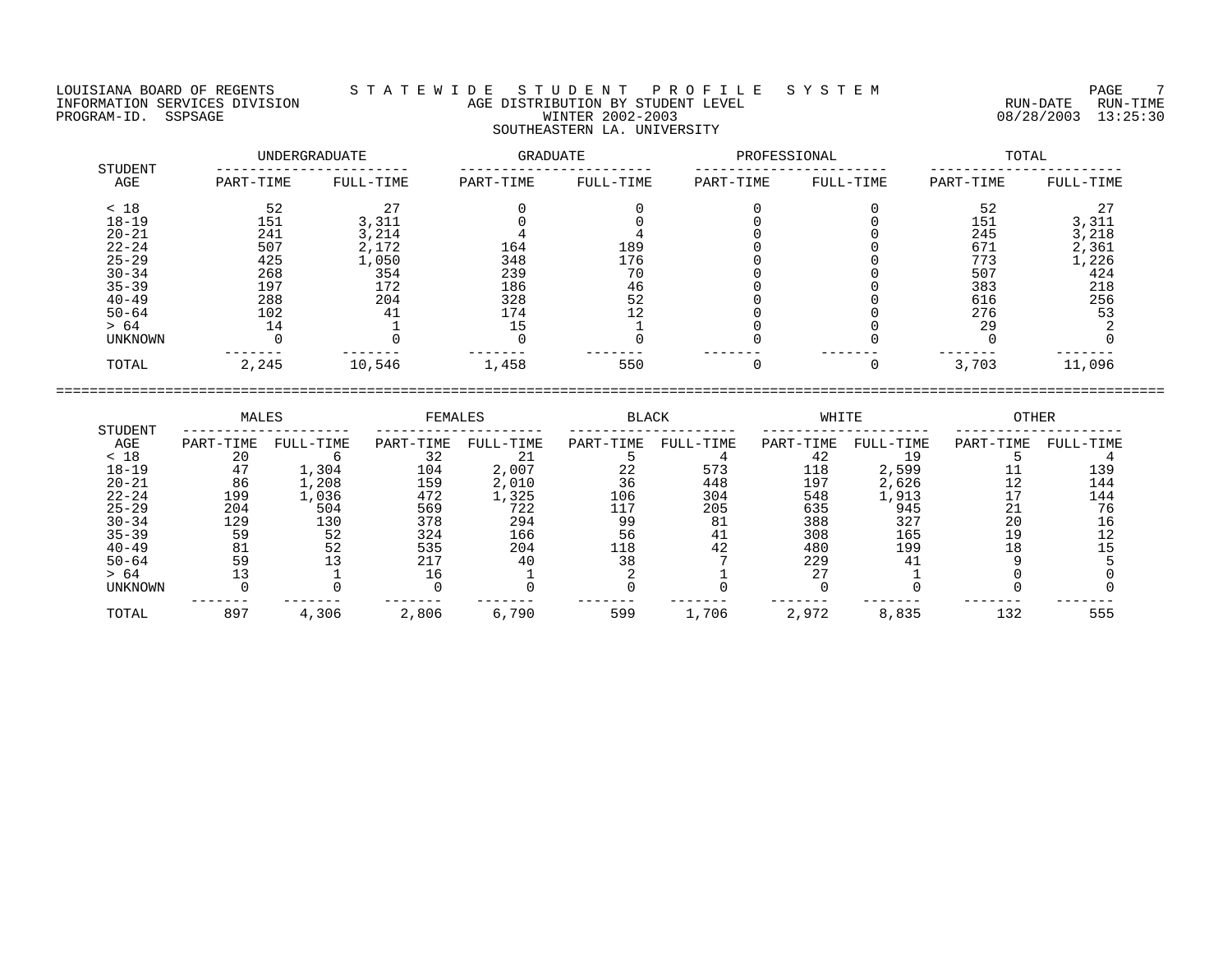LOUISIANA BOARD OF REGENTS S T A T E W I D E S T U D E N T P R O F I L E S Y S T E M PAGE 8

## INFORMATION SERVICES DIVISION AGE DISTRIBUTION BY STUDENT LEVEL RUN-DATE RUN-TIME ENGENIER DIVISION CONSULTED AGE DISTRIBUTION BY STUDENT LEVEL CONSULTED TO A RUN-DATE RUN-TIME<br>PROGRAM-ID. SSPSAGE PROGRAM-ID. SSPSAGE WINTER 2002-2003 08/28/2003 13:25:30 UNIVERSITY OF LA. IN LAFAYETTE

|                |           | UNDERGRADUATE | GRADUATE  |           | PROFESSIONAL |           | TOTAL     |           |  |
|----------------|-----------|---------------|-----------|-----------|--------------|-----------|-----------|-----------|--|
| STUDENT<br>AGE | PART-TIME | FULL-TIME     | PART-TIME | FULL-TIME | PART-TIME    | FULL-TIME | PART-TIME | FULL-TIME |  |
| < 18           | 137       | 34            |           |           |              |           | 137       | 34        |  |
| $18 - 19$      | 193       | 3,511         |           |           |              |           | 193       | 3,511     |  |
| $20 - 21$      | 293       | 3,569         |           | 26        |              |           | 293       | 3,595     |  |
| $22 - 24$      | 499       | 2,218         | 112       | 287       |              |           | 611       | 2,505     |  |
| $25 - 29$      | 558       | 908           | 222       | 253       |              |           | 780       | 1,161     |  |
| $30 - 34$      | 292       | 298           | 136       | 96        |              |           | 428       | 394       |  |
| $35 - 39$      | 170       | 105           | 124       | 41        |              |           | 294       | 146       |  |
| $40 - 49$      | 221       | 94            | 176       | 49        |              |           | 397       | 143       |  |
| $50 - 64$      | 112       | 21            | 70        |           |              |           | 182       | 38        |  |
| > 64           | 281       |               | 26        |           |              |           | 307       |           |  |
| <b>UNKNOWN</b> |           |               |           |           |              |           |           |           |  |
| TOTAL          | 2,756     | 10,759        | 866       | 769       |              |           | 3,622     | 11,528    |  |

|           | MALES     |           | <b>FEMALES</b> |           | <b>BLACK</b> |           | WHITE     |           | <b>OTHER</b> |           |
|-----------|-----------|-----------|----------------|-----------|--------------|-----------|-----------|-----------|--------------|-----------|
| STUDENT   |           |           |                |           |              |           |           |           |              |           |
| AGE       | PART-TIME | FULL-TIME | PART-TIME      | FULL-TIME | PART-TIME    | FULL-TIME | PART-TIME | FULL-TIME | PART-TIME    | FULL-TIME |
| < 18      | 52        | ΥP        | 85             | 19        |              |           | 96        | 23        |              |           |
| $18 - 19$ | 81        | 1,483     | 112            | 2,028     | 39           | 660       | 145       | 2,674     |              |           |
| $20 - 21$ | 133       | 1,540     | 160            | 2,055     | 56           | 615       | 222       | 2,720     | 15           | 260       |
| $22 - 24$ | 274       | 1,244     | 337            | 1,261     | 105          | 423       | 427       | 1,702     | 79           | 380       |
| $25 - 29$ | 291       | 607       | 489            | 554       | 167          | 170       | 546       | 776       | 67           | 215       |
| $30 - 34$ | 149       | 186       | 279            | 208       | 98           | 62        | 302       | 260       | 28           | 72        |
| $35 - 39$ | 89        | 44        | 205            | 102       | 68           | 30        | 209       | 89        |              |           |
| $40 - 49$ | 93        | 43        | 304            | 100       | 80           | 29        | 299       | 94        | 18           | 20        |
| $50 - 64$ | 41        |           | 141            | 25        | 28           |           | 141       | 29        |              |           |
| > 64      | 45        |           | 262            |           |              |           | 270       |           | 28           |           |
| UNKNOWN   |           |           |                |           |              |           |           |           |              |           |
| TOTAL     | 1,248     | 5,176     | 2,374          | 6,352     | 683          | 2,000     | 2,657     | 8,368     | 282          | 1,160     |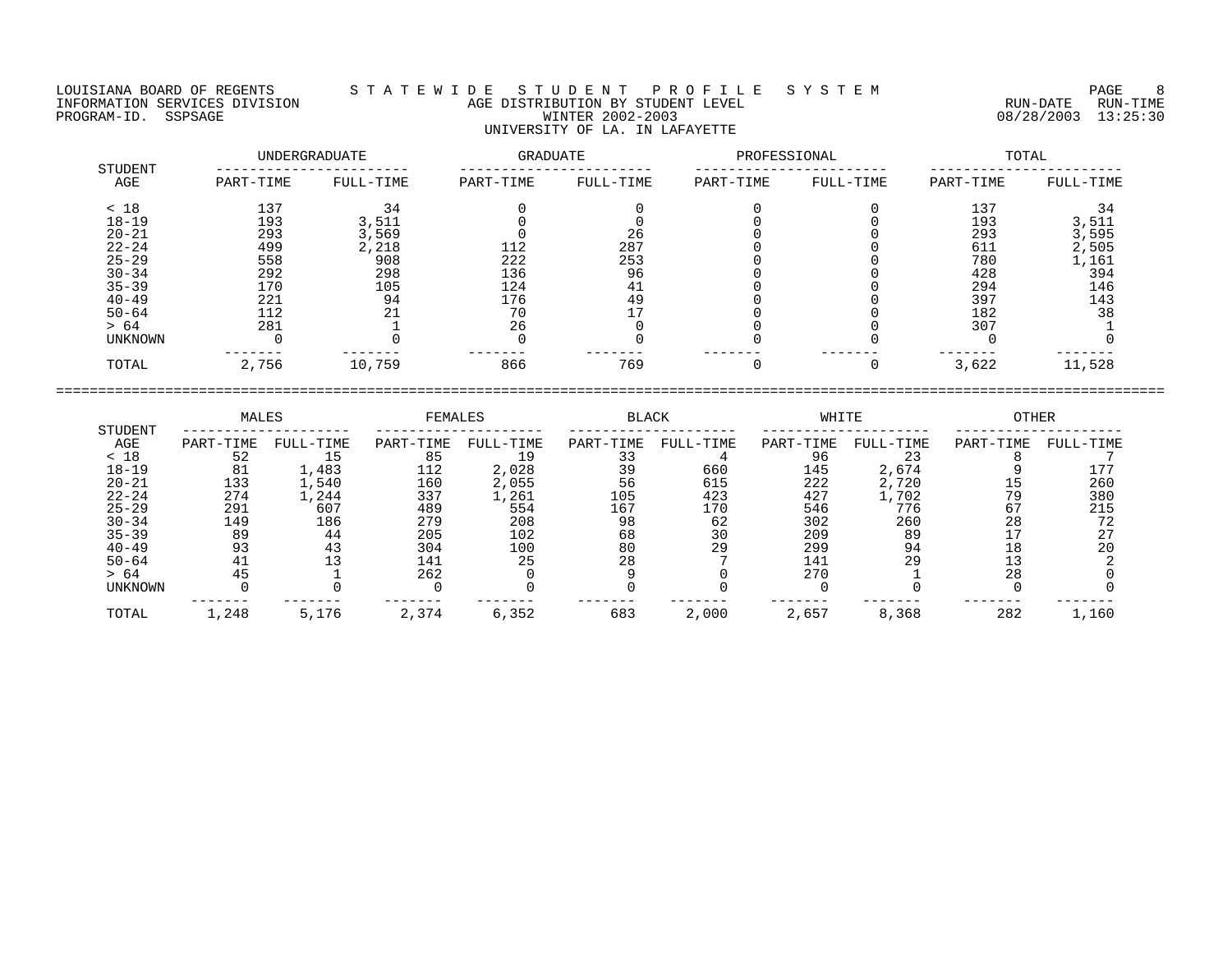## LOUISIANA BOARD OF REGENTS S T A T E W I D E S T U D E N T P R O F I L E S Y S T E M PAGE 9 INFORMATION SERVICES DIVISION AGE DISTRIBUTION BY STUDENT LEVEL RUN-DATE RUN-TIME NEORMATION SERVICES DIVISION CONTRACT CONTRACT AGE DISTRIBUTION BY STUDENT LEVEL CONTRACTION SERVICES DIVISION<br>PROGRAM-ID. SSPSAGE PUN-TIME WINTER 2002-2003 08/28/2003 13:25:30 L.S.U. AT ALEXANDRIA

|                | UNDERGRADUATE |           | GRADUATE  |           | PROFESSIONAL |           | TOTAL     |           |  |
|----------------|---------------|-----------|-----------|-----------|--------------|-----------|-----------|-----------|--|
| STUDENT<br>AGE | PART-TIME     | FULL-TIME | PART-TIME | FULL-TIME | PART-TIME    | FULL-TIME | PART-TIME | FULL-TIME |  |
| < 18           | 38            |           |           |           |              |           | 38        |           |  |
| $18 - 19$      | 183           | 467       |           |           |              |           | 183       | 467       |  |
| $20 - 21$      | 239           | 315       |           |           |              |           | 239       | 315       |  |
| $22 - 24$      | 257           | 202       |           |           |              |           | 257       | 202       |  |
| $25 - 29$      | 332           | 169       |           |           |              |           | 332       | 169       |  |
| $30 - 34$      | 219           | 93        |           |           |              |           | 219       | 93        |  |
| $35 - 39$      | 137           | 43        |           |           |              |           | 137       | 43        |  |
| $40 - 49$      | 192           | 64        |           |           |              |           | 192       | 64        |  |
| $50 - 64$      | 43            |           |           |           |              |           | 43        |           |  |
| > 64           |               |           |           |           |              |           |           |           |  |
| UNKNOWN        |               |           |           |           |              |           |           |           |  |
| TOTAL          | 1,641         | 1,371     |           |           |              |           | 1,641     | 1,371     |  |

|                | MALES     |           | FEMALES   |           | <b>BLACK</b> |           | WHITE     |           | OTHER     |           |
|----------------|-----------|-----------|-----------|-----------|--------------|-----------|-----------|-----------|-----------|-----------|
| STUDENT<br>AGE | PART-TIME | FULL-TIME | PART-TIME | FULL-TIME | PART-TIME    | FULL-TIME | PART-TIME | FULL-TIME | PART-TIME | FULL-TIME |
| < 18           |           |           |           |           |              |           |           |           |           |           |
| $18 - 19$      | 61        | 179       | 122       | 288       | 25           | 42        | 148       | 399       |           |           |
| $20 - 21$      | 56        | 101       | 183       | 214       |              |           | 197       | 257       |           |           |
| $22 - 24$      | 49        | 62        | 208       | 140       |              |           | 196       | 147       | 14        |           |
| $25 - 29$      | 61        |           | 271       | 132       |              | 52        | 241       | 107       | 14        |           |
| $30 - 34$      |           | 22        | 184       | 71        |              | 24        | 152       | 66        | 22        |           |
| $35 - 39$      | 22        |           | 115       | 33        |              | 10        | 87        | 30        |           |           |
| $40 - 49$      |           |           | 161       | 50        | 61           |           | 125       |           |           |           |
| $50 - 64$      |           |           |           |           |              |           | 29        |           |           |           |
| > 64           |           |           |           |           |              |           |           |           |           |           |
| UNKNOWN        |           |           |           |           |              |           |           |           |           |           |
| TOTAL          | 338       | 431       | 1,303     | 940       | 351          | 243       | 1,212     | 1,065     | 78        | 63        |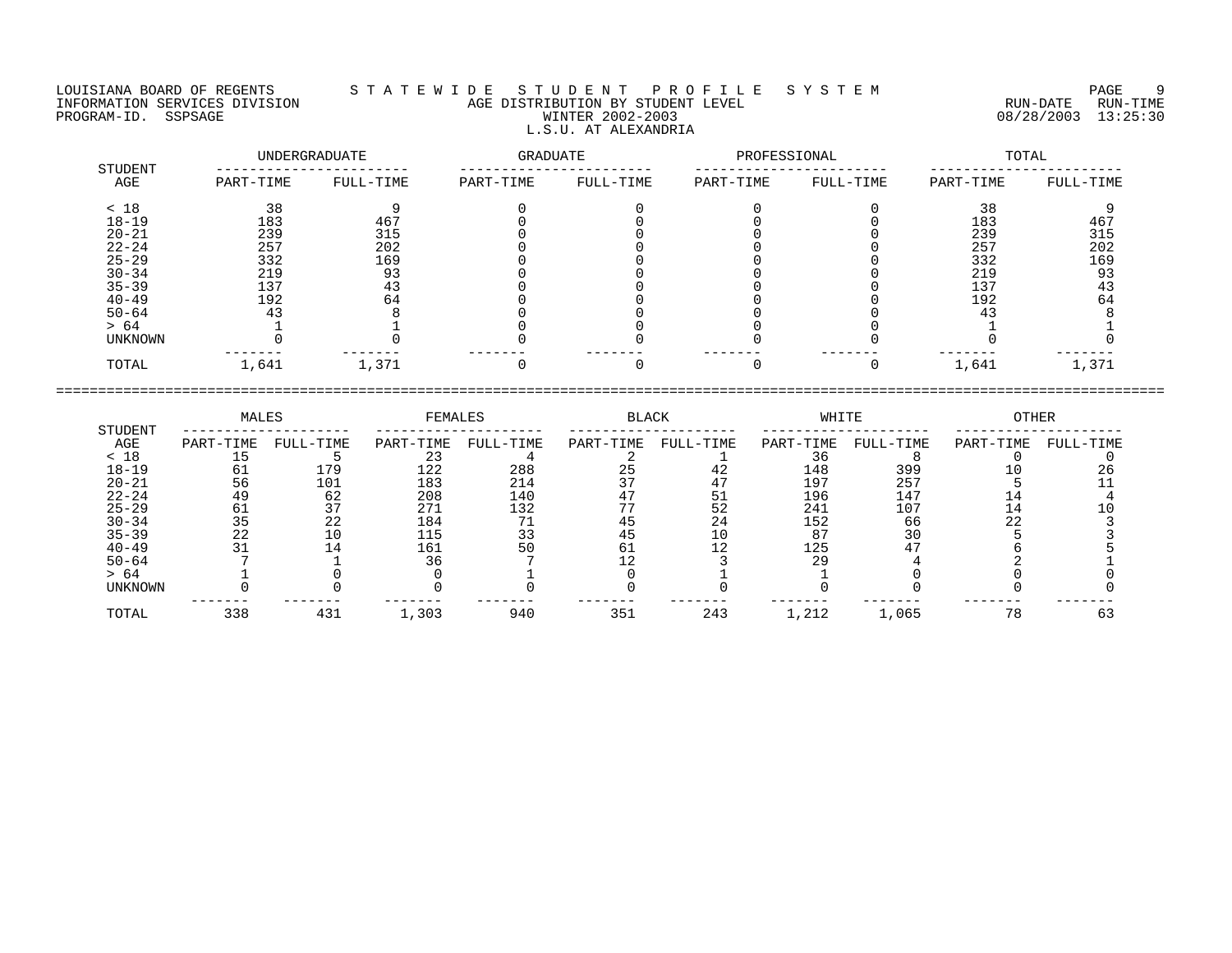## LOUISIANA BOARD OF REGENTS S T A T E W I D E S T U D E N T P R O F I L E S Y S T E M PAGE 10 INFORMATION SERVICES DIVISION AGE DISTRIBUTION BY STUDENT LEVEL RUN-DATE RUN-TIME ENFORMATION SERVICES DIVISION  $\begin{array}{c} 1 & 1 & 2 & \cdots & 1 \end{array}$  AGE DISTRIBUTION BY STUDENT LEVEL  $\begin{array}{c} 1 & 2 & 1 & 2 \end{array}$  . The services construction  $\begin{array}{c} 1 & 3 & 25 & 30 \end{array}$  PROGRAM-ID. SSPSAGE RUN-TIME L.S.U. IN BATON ROUGE

| STUDENT   |           | UNDERGRADUATE  | <b>GRADUATE</b> |           | PROFESSIONAL |           | TOTAL     |           |  |
|-----------|-----------|----------------|-----------------|-----------|--------------|-----------|-----------|-----------|--|
| AGE       | PART-TIME | FULL-TIME      | PART-TIME       | FULL-TIME | PART-TIME    | FULL-TIME | PART-TIME | FULL-TIME |  |
| < 18      | 8         | 51             |                 |           |              |           |           | 51        |  |
| $18 - 19$ | 108       | 8,452          |                 |           |              |           | 108       | 8,455     |  |
| $20 - 21$ | 366       | 8,768          |                 | 49        |              | 18        | 368       | 8,835     |  |
| $22 - 24$ | 751       | 3,622          | 180             | 1,022     |              | 138       | 931       | 4,782     |  |
| $25 - 29$ | 491       | 751            | 444             | 911       |              | 123       | 941       | 1,785     |  |
| $30 - 34$ | 261       | 205            | 339             | 443       |              | 33        | 600       | 681       |  |
| $35 - 39$ | 147       | 76             | 211             | 185       |              |           | 358       | 274       |  |
| $40 - 49$ | 250       | 69             | 306             | 159       |              |           | 557       | 235       |  |
| $50 - 64$ | 76        | 7 <sub>7</sub> | 163             | 60        |              |           | 239       | 77        |  |
| > 64      | 18        |                |                 |           |              |           | 23        |           |  |
| UNKNOWN   |           |                |                 |           |              |           |           |           |  |
| TOTAL     | 2,476     | 22,011         | 1,650           | 2,832     |              | 333       | 4,133     | 25,176    |  |

| STUDENT        | MALES     |           | FEMALES   |           | <b>BLACK</b> |                   | WHITE     |           | <b>OTHER</b> |           |
|----------------|-----------|-----------|-----------|-----------|--------------|-------------------|-----------|-----------|--------------|-----------|
| AGE            | PART-TIME | FULL-TIME | PART-TIME | FULL-TIME | PART-TIME    | FULL-TIME         | PART-TIME | FULL-TIME | PART-TIME    | FULL-TIME |
| < 18           |           | 21        |           | 30        |              |                   |           | 22        |              |           |
| $18 - 19$      |           | 3,655     |           | 4,800     | 19           | 789               | 75        | 6,893     | 14           |           |
| $20 - 21$      | 144       | 4,017     | 224       | 4,818     | 52           | 784               | 274       | 7,139     | 42           | 912       |
| $22 - 24$      | 458       | 2,606     | 473       | 2,176     | 136          | 438               | 689       | 3,481     | 106          | 863       |
| $25 - 29$      | 466       | 1,017     | 475       | 768       | 131          | 125               | 663       | 1,089     | 147          | 571       |
| $30 - 34$      | 252       | 385       | 348       | 296       | 97           | 53                | 422       | 353       | 81           | 275       |
| $35 - 39$      | 139       | 146       | 219       | 128       | $4^{\circ}$  | 27                | 256       | 136       | 55           |           |
| $40 - 49$      | 175       | 106       | 382       | 129       |              | $\bigcap$ 1<br>∠⊥ | 430       | 162       | 52           | 52        |
| $50 - 64$      |           | 26        | 168       |           | 24           |                   | 183       | 57        |              |           |
| > 64           |           |           |           |           |              |                   |           |           |              |           |
| <b>UNKNOWN</b> |           |           |           |           |              |                   |           |           |              |           |
| TOTAL          | 1,758     | 11,980    | 2,375     | 13,196    | 582          | 2,253             | 3,017     | 19,333    | 534          | 3,590     |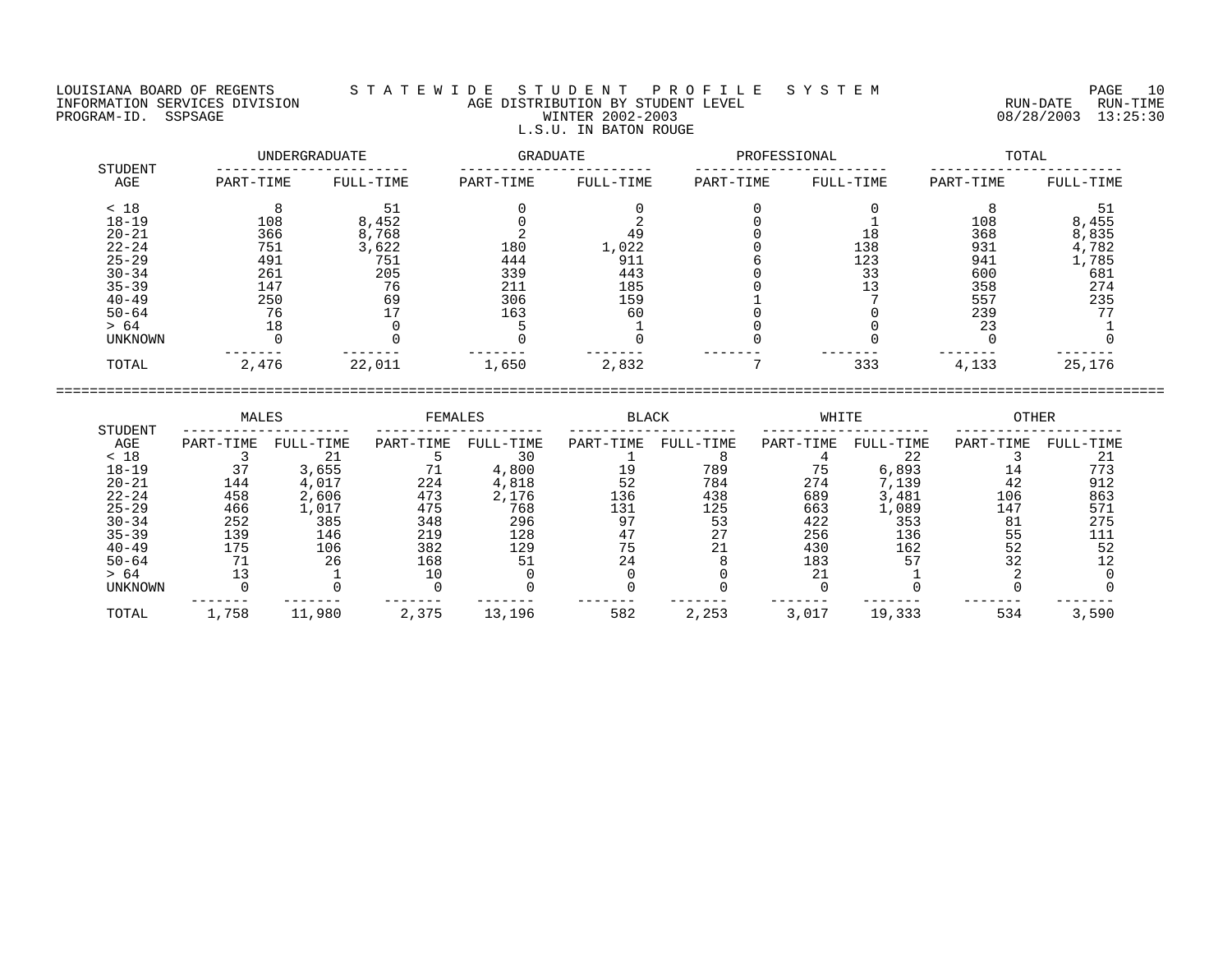LOUISIANA BOARD OF REGENTS S T A T E W I D E S T U D E N T P R O F I L E S Y S T E M PAGE 11 INFORMATION SERVICES DIVISION AGE DISTRIBUTION BY STUDENT LEVEL RUN-DATE RUN-TIME PROGRAM-ID. SSPSAGE WINTER 2002-2003 08/28/2003 13:25:30 L.S.U. AT EUNICE

|                |           | UNDERGRADUATE | GRADUATE  |           | PROFESSIONAL |           | TOTAL     |           |  |
|----------------|-----------|---------------|-----------|-----------|--------------|-----------|-----------|-----------|--|
| STUDENT<br>AGE | PART-TIME | FULL-TIME     | PART-TIME | FULL-TIME | PART-TIME    | FULL-TIME | PART-TIME | FULL-TIME |  |
| < 18           |           |               |           |           |              |           |           |           |  |
| $18 - 19$      | 144       | $74^{\circ}$  |           |           |              |           | 144       | 747       |  |
| $20 - 21$      | 162       | 335           |           |           |              |           | 162       | 335       |  |
| $22 - 24$      | 191       | 165           |           |           |              |           | 191       | 165       |  |
| $25 - 29$      | 226       | 151           |           |           |              |           | 226       | 151       |  |
| $30 - 34$      | 178       | 68            |           |           |              |           | 178       | 68        |  |
| $35 - 39$      | 158       | 46            |           |           |              |           | 158       | 46        |  |
| $40 - 49$      | 224       | 49            |           |           |              |           | 224       | 49        |  |
| $50 - 64$      | 80        |               |           |           |              |           | 80        |           |  |
| > 64           | 25        |               |           |           |              |           | 25        |           |  |
| <b>UNKNOWN</b> |           |               |           |           |              |           |           |           |  |
| TOTAL          | 1,396     | 1,570         |           |           |              |           | 1,396     | 1,570     |  |
|                |           |               |           |           |              |           |           |           |  |

|                        | MALES     |           | FEMALES    |            | BLACK     |           | WHITE      |            | OTHER     |           |
|------------------------|-----------|-----------|------------|------------|-----------|-----------|------------|------------|-----------|-----------|
| STUDENT<br>AGE<br>< 18 | PART-TIME | FULL-TIME | PART-TIME  | FULL-TIME  | PART-TIME | FULL-TIME | PART-TIME  | FULL-TIME  | PART-TIME | FULL-TIME |
| $18 - 19$              | 54        | 273       | 90         | 474        | 38        | 147       | 104        | 596        |           |           |
| $20 - 21$<br>$22 - 24$ | 44<br>44  | 110<br>48 | 118<br>147 | 225<br>117 |           | 65<br>41  | 124<br>138 | 265<br>120 |           |           |
| $25 - 29$              | 57        | 37        | 169        | 114        | 66        |           | 159        | 113        |           |           |
| $30 - 34$              | 60        |           | 118        | -51        | 55        |           | 119        | 49         |           |           |
| $35 - 39$<br>$40 - 49$ | 48        |           | 121<br>176 |            | 85        |           | 105<br>139 | 32         |           |           |
| $50 - 64$              |           |           |            |            | 25        |           | 53         |            |           |           |
| > 64<br>UNKNOWN        |           |           |            |            |           |           |            |            |           |           |

TOTAL 364 505 1,032 1,065 410 335 974 1,216 12 19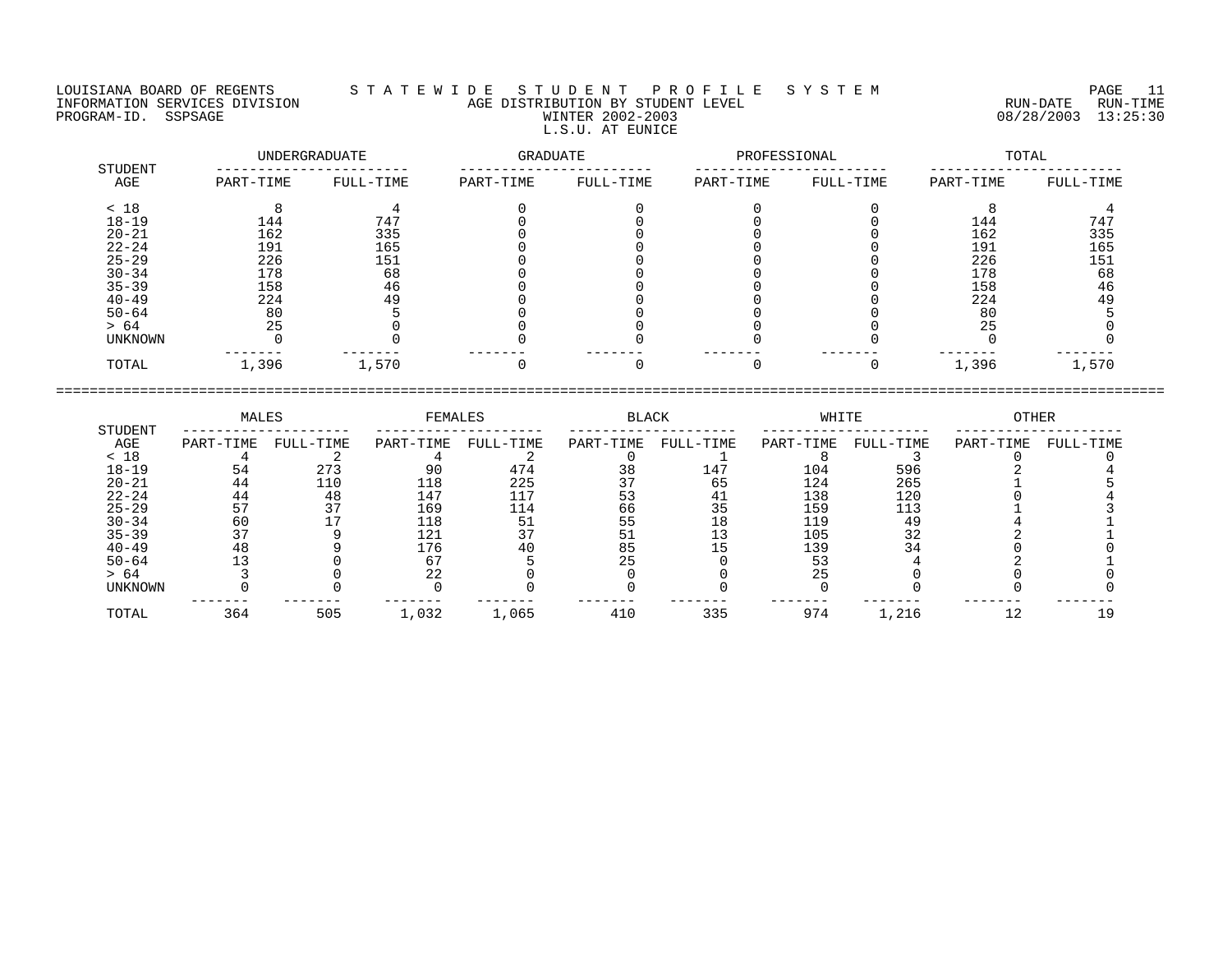## LOUISIANA BOARD OF REGENTS S T A T E W I D E S T U D E N T P R O F I L E S Y S T E M PAGE 12 INFORMATION SERVICES DIVISION AGE DISTRIBUTION BY STUDENT LEVEL RUN-DATE RUN-TIME PROGRAM-ID. SSPSAGE PROGRAM-ID. SSPSAGE PROGRAM-ID. SSPSAGE WINTER 2002-2003 08/28/2003 13:25:30 L.S.U. IN SHREVEPORT

|                | UNDERGRADUATE |           | <b>GRADUATE</b> |           | PROFESSIONAL |           | TOTAL     |           |  |
|----------------|---------------|-----------|-----------------|-----------|--------------|-----------|-----------|-----------|--|
| STUDENT<br>AGE | PART-TIME     | FULL-TIME | PART-TIME       | FULL-TIME | PART-TIME    | FULL-TIME | PART-TIME | FULL-TIME |  |
| < 18           | 14            |           |                 |           |              |           | 14        |           |  |
| $18 - 19$      | 73            | 612       |                 |           |              |           | 73        | 612       |  |
| $20 - 21$      | 127           | 618       |                 |           |              |           | 128       | 619       |  |
| $22 - 24$      | 248           | 419       | 55              | 50        |              |           | 303       | 469       |  |
| $25 - 29$      | 254           | 257       | 137             | 35        |              |           | 391       | 292       |  |
| $30 - 34$      | 151           | 94        | 104             | 29        |              |           | 255       | 123       |  |
| $35 - 39$      | 84            | 45        | 64              | 19        |              |           | 148       | 64        |  |
| $40 - 49$      | 123           | 52        | 163             | 18        |              |           | 286       | 70        |  |
| $50 - 64$      | 23            | 21        | 60              |           |              |           | 83        | 29        |  |
| > 64           |               |           |                 |           |              |           | 12        |           |  |
| UNKNOWN        |               |           |                 |           |              |           |           |           |  |
| TOTAL          | 1,105         | 2,125     | 588             | 160       |              |           | 1,693     | 2,285     |  |

| STUDENT   | MALES     |           | FEMALES   |           | <b>BLACK</b> |           | WHITE     |           | <b>OTHER</b> |           |
|-----------|-----------|-----------|-----------|-----------|--------------|-----------|-----------|-----------|--------------|-----------|
| AGE       | PART-TIME | FULL-TIME | PART-TIME | FULL-TIME | PART-TIME    | FULL-TIME | PART-TIME | FULL-TIME | PART-TIME    | FULL-TIME |
| < 18      |           |           |           |           |              |           |           |           |              |           |
| $18 - 19$ |           | 201       |           | 411       | 20           | 129       | 4 1       | 395       |              | 88        |
| $20 - 21$ |           | 242       |           | 377       |              | 96        | 86        | 447       |              | 76        |
| $22 - 24$ | 115       | 191       | 188       | 278       | 65           | 86        | 201       | 307       |              |           |
| $25 - 29$ | 130       | 109       | 261       | 183       | 103          | 65        | 256       | 190       | 32           |           |
| $30 - 34$ | 93        | 50        | 162       | 73        | 65           | 23        |           | 85        |              |           |
| $35 - 39$ | 39        |           | 109       | 52        |              | 18        | 84        | 34        |              |           |
| $40 - 49$ |           |           | 203       |           |              |           | 186       | 46        |              |           |
| $50 - 64$ |           |           |           |           |              |           |           | 20        |              |           |
| > 64      |           |           |           |           |              |           |           |           |              |           |
| UNKNOWN   |           |           |           |           |              |           |           |           |              |           |
| TOTAL     | 587       | 836       | 1,106     | 1,449     | 414          | 435       | 1,100     | 1,531     | 179          | 319       |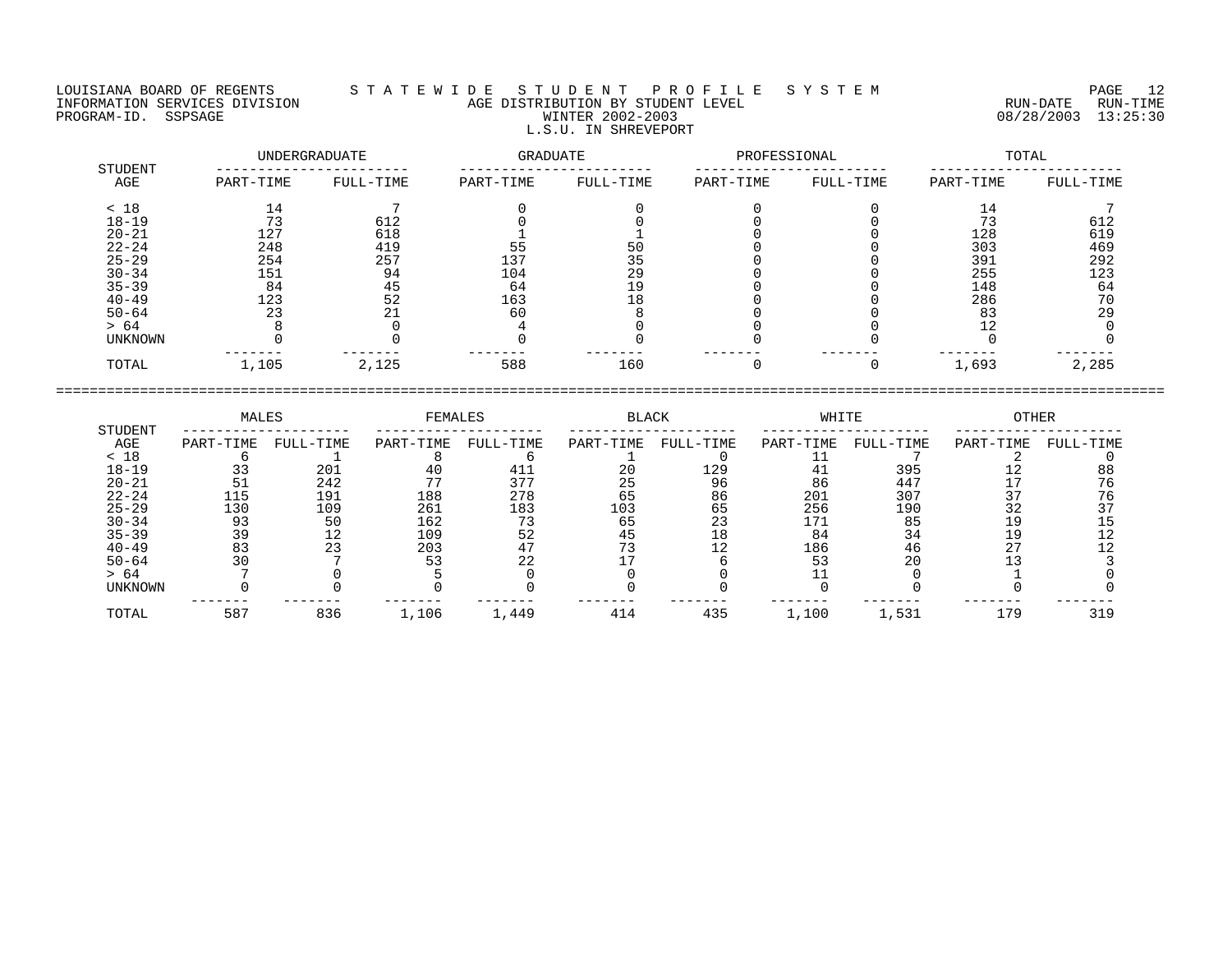LOUISIANA BOARD OF REGENTS S T A T E W I D E S T U D E N T P R O F I L E S Y S T E M PAGE 13 INFORMATION SERVICES DIVISION AGE DISTRIBUTION BY STUDENT LEVEL RUN-DATE RUN-TIME

## PROGRAM-ID. SSPSAGE WINTER 2002-2003 08/28/2003 13:25:30 UNIVERSITY OF NEW ORLEANS UNDERGRADUATE GRADUATE PROFESSIONAL TOTAL

| STUDENT        |           |           |           |           |           |           |           |           |
|----------------|-----------|-----------|-----------|-----------|-----------|-----------|-----------|-----------|
| AGE            | PART-TIME | FULL-TIME | PART-TIME | FULL-TIME | PART-TIME | FULL-TIME | PART-TIME | FULL-TIME |
| < 18           | 15        | 40        |           |           |           |           | 15        | 40        |
| $18 - 19$      | 342       | 2,576     |           |           |           |           | 344       | 2,577     |
| $20 - 21$      | 463       | 2,522     | 10        | 14        |           |           | 473       | 2,536     |
| $22 - 24$      | 757       | 1,957     | 315       | 397       |           |           | 1,072     | 2,354     |
| $25 - 29$      | 815       | 948       | 663       | 507       |           |           | 1,478     | 1,455     |
| $30 - 34$      | 432       | 353       | 467       | 241       |           |           | 899       | 594       |
| $35 - 39$      | 264       | 148       | 282       | 110       |           |           | 546       | 258       |
| $40 - 49$      | 312       | 126       | 449       | 99        |           |           | 761       | 225       |
| $50 - 64$      | 113       | 44        | 232       | 50        |           |           | 345       | 94        |
| > 64           | 30        |           | 37        |           |           |           | 67        |           |
| <b>UNKNOWN</b> |           |           |           |           |           |           |           |           |
| TOTAL          | 3,543     | 8,715     | 2,457     | 1,423     |           |           | 6,000     | 10,138    |

|                | MALES     |           | <b>FEMALES</b> |           | <b>BLACK</b> |           | WHITE       |           | OTHER     |           |
|----------------|-----------|-----------|----------------|-----------|--------------|-----------|-------------|-----------|-----------|-----------|
| STUDENT<br>AGE | PART-TIME | FULL-TIME | PART-TIME      | FULL-TIME | PART-TIME    | FULL-TIME | PART-TIME   | FULL-TIME | PART-TIME | FULL-TIME |
| < 18           |           | 10        |                | 30        |              |           |             |           |           | 16        |
| $18 - 19$      | 143       | 1,090     | 201            | 1,487     | 157          | 682       | 130         | 1,383     | 57        | 512       |
| $20 - 21$      | 208       | 1,124     | 265            | 1,412     | 140          | 553       | 231         | 1,412     | 102       | 571       |
| $22 - 24$      | 455       | 1,089     | 617            | 1,265     | 254          | 457       | 595         | 1,233     | 223       | 664       |
| $25 - 29$      | 608       | 696       | 870            | 759       | 366          | 268       | 844         | 735       | 268       | 452       |
| $30 - 34$      | 361       | 276       | 538            | 318       | 220          | 127       | 526         | 297       | 153       | 170       |
| $35 - 39$      | 210       | 100       | 336            | 158       | 139          | 71        | 316         |           | 91        | 76        |
| $40 - 49$      | 233       | 80        | 528            | 145       | 162          | 46        | 470         | 129       | 129       | 50        |
| $50 - 64$      | 108       | 35        | 237            | 59        | 58           | 21        | 244         | 56        | 43        |           |
| > 64           | 29        |           | 38             |           |              |           | $4^{\circ}$ |           | 18        |           |
| <b>UNKNOWN</b> |           |           |                |           |              |           |             |           |           |           |
| TOTAL          | 2,366     | 4,502     | 3,634          | 5,636     | 1,506        | 2,242     | 3,407       | 5,368     | 1,087     | 2,528     |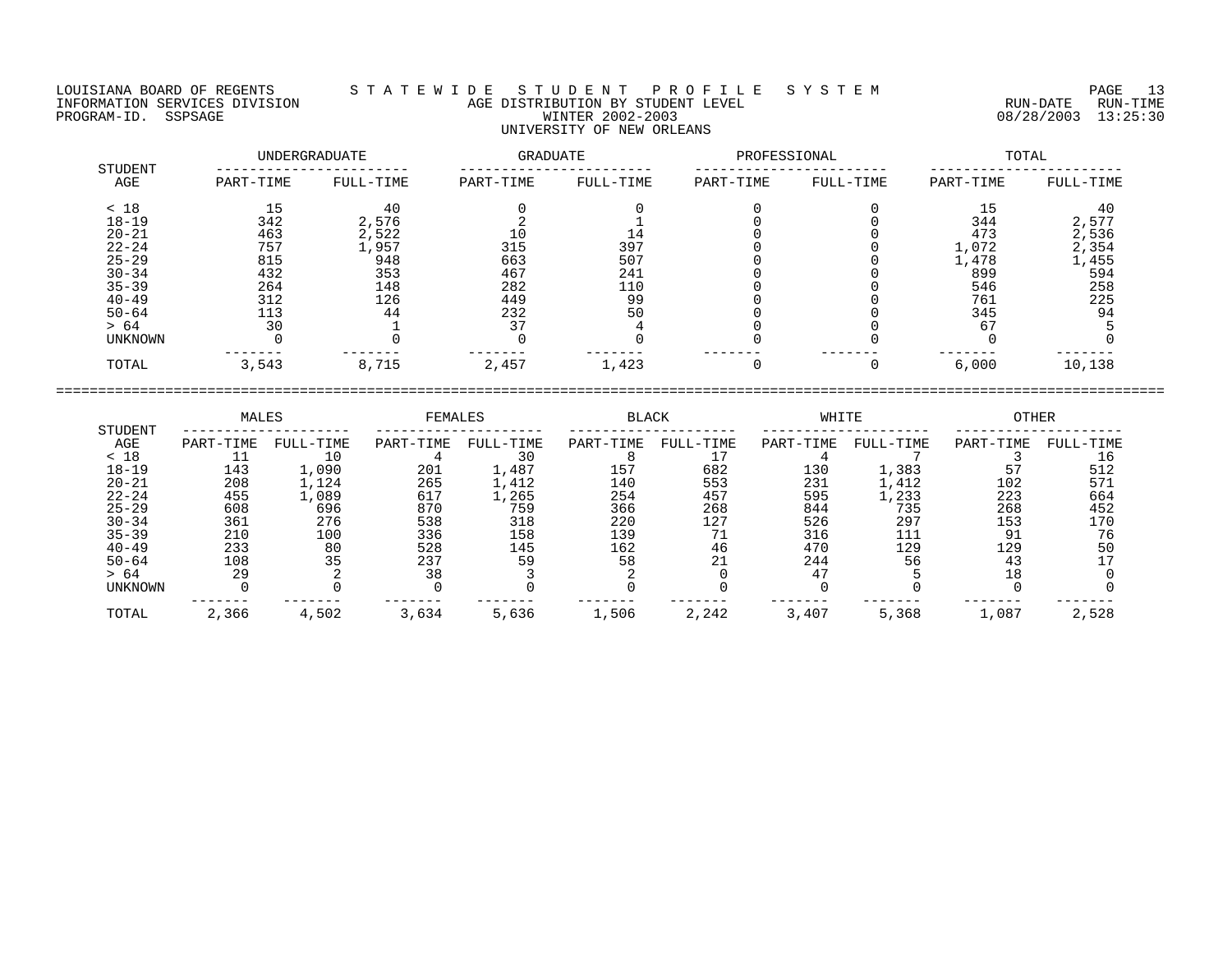## LOUISIANA BOARD OF REGENTS S T A T E W I D E S T U D E N T P R O F I L E S Y S T E M PAGE 14 INFORMATION SERVICES DIVISION AGE DISTRIBUTION BY STUDENT LEVEL RUN-DATE RUN-TIME NEORMATION SERVICES DIVISION CONTRACT TO AGE DISTRIBUTION BY STUDENT LEVEL CONTRACTION SERVICES DIVISION CONTRA<br>PROGRAM-ID. SSPSAGE PUN-TIME WINTER 2002-2003 08/28/2003 13:25:30 L.S.U. LAW CENTER

|                | UNDERGRADUATE |           | GRADUATE  |           | PROFESSIONAL |           | TOTAL     |           |
|----------------|---------------|-----------|-----------|-----------|--------------|-----------|-----------|-----------|
| STUDENT<br>AGE | PART-TIME     | FULL-TIME | PART-TIME | FULL-TIME | PART-TIME    | FULL-TIME | PART-TIME | FULL-TIME |
| < 18           |               |           |           |           |              |           |           |           |
| $18 - 19$      |               |           |           |           |              |           |           |           |
| $20 - 21$      |               |           |           |           |              |           |           |           |
| $22 - 24$      |               |           |           |           |              | 347       |           | 347       |
| $25 - 29$      |               |           |           |           |              | 189       |           | 189       |
| $30 - 34$      |               |           |           |           |              | 52        |           | 52        |
| $35 - 39$      |               |           |           |           |              |           |           |           |
| $40 - 49$      |               |           |           |           |              |           |           |           |
| $50 - 64$      |               |           |           |           |              |           |           |           |
| > 64           |               |           |           |           |              |           |           |           |
| UNKNOWN        |               |           |           |           |              |           |           |           |
| TOTAL          |               |           |           |           | 22           | 627       | 22        | 627       |

|                | MALES     |           | FEMALES   |           | BLACK     |           | WHITE     |           | OTHER     |           |
|----------------|-----------|-----------|-----------|-----------|-----------|-----------|-----------|-----------|-----------|-----------|
| STUDENT<br>AGE | PART-TIME | FULL-TIME | PART-TIME | FULL-TIME | PART-TIME | FULL-TIME | PART-TIME | FULL-TIME | PART-TIME | FULL-TIME |
| < 18           |           |           |           |           |           |           |           |           |           |           |
| $18 - 19$      |           |           |           |           |           |           |           |           |           |           |
| $20 - 21$      |           |           |           |           |           |           |           |           |           |           |
| $22 - 24$      |           | 147       |           | 200       |           |           |           | 296       |           |           |
| $25 - 29$      |           | 127       |           | 62        |           |           |           | 156       |           |           |
| $30 - 34$      |           | 24        |           | 28        |           |           |           |           |           |           |
| $35 - 39$      |           |           |           |           |           |           |           |           |           |           |
| $40 - 49$      |           |           |           |           |           |           |           |           |           |           |
| $50 - 64$      |           |           |           |           |           |           |           |           |           |           |
| > 64           |           |           |           |           |           |           |           |           |           |           |
| UNKNOWN        |           |           |           |           |           |           |           |           |           |           |
| TOTAL          | 12        | 320       |           | 307       |           | 64        | 10        | 525       |           |           |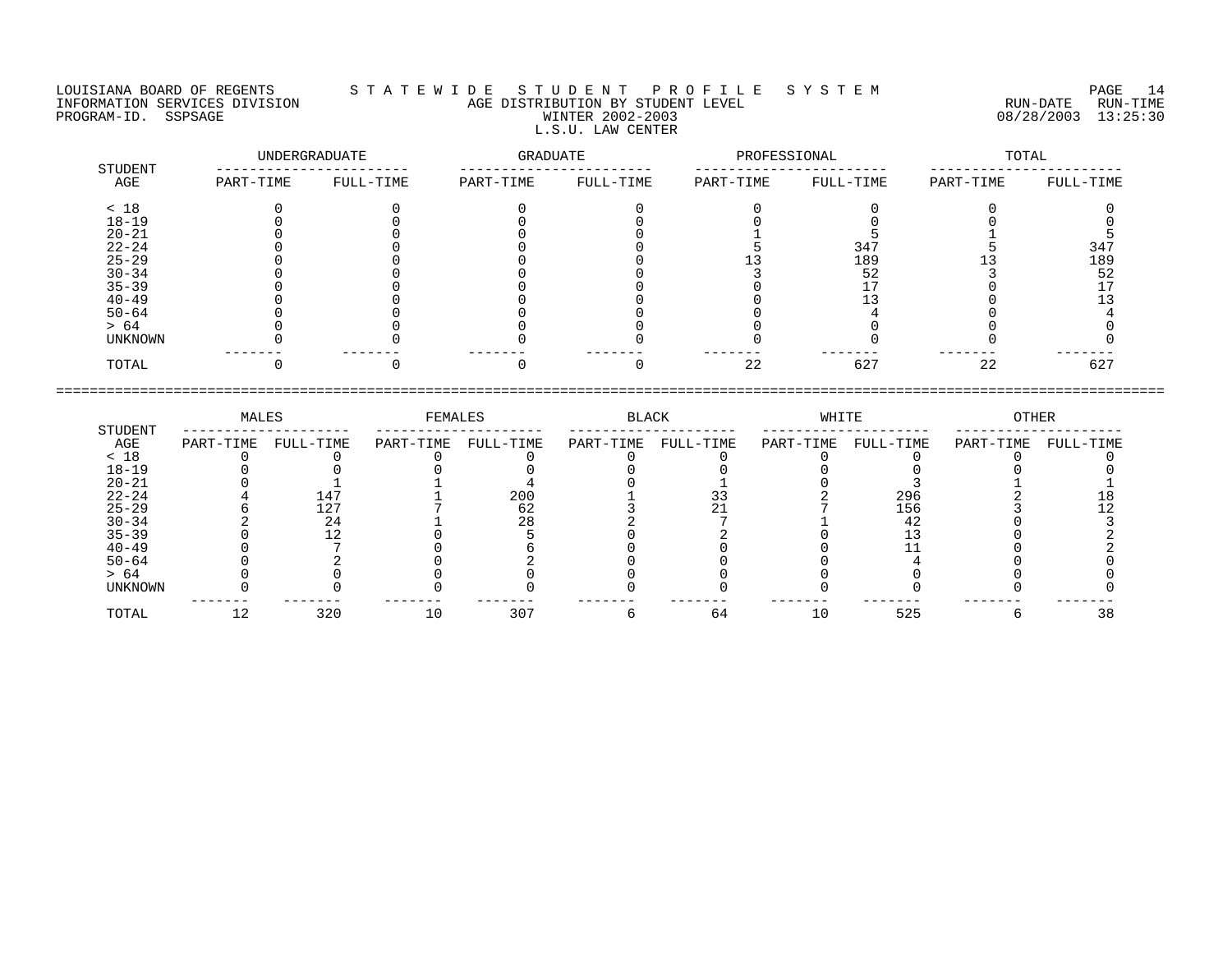## LOUISIANA BOARD OF REGENTS S T A T E W I D E S T U D E N T P R O F I L E S Y S T E M PAGE 15 INFORMATION SERVICES DIVISION AGE DISTRIBUTION BY STUDENT LEVEL RUN-DATE RUN-TIME PROGRAM-ID. SSPSAGE PROGRAM-ID. SSPSAGE PROGRAM-ID. SSPSAGE WINTER 2002-2003 08/28/2003 13:25:30 SOUTHERN U. IN BATON ROUGE

| <b>STUDENT</b> |           | UNDERGRADUATE | GRADUATE  |           | PROFESSIONAL |           |           | TOTAL     |
|----------------|-----------|---------------|-----------|-----------|--------------|-----------|-----------|-----------|
| AGE            | PART-TIME | FULL-TIME     | PART-TIME | FULL-TIME | PART-TIME    | FULL-TIME | PART-TIME | FULL-TIME |
| < 18           |           | 28            |           |           |              |           |           | 28        |
| $18 - 19$      | 50        | 1,989         |           |           |              |           | 50        | 1,989     |
| $20 - 21$      | 92        | 2,195         |           |           |              |           | 92        | 2,204     |
| $22 - 24$      | 166       | 1,414         | 59        | 157       |              | 103       | 225       | 1,674     |
| $25 - 29$      | 138       | 484           | 191       | 184       |              | 176       | 329       | 844       |
| $30 - 34$      | 72        | 166           | 164       | 60        |              | 55        | 237       | 281       |
| $35 - 39$      | 43        | 53            | 110       | 37        |              | 21        | 153       | 111       |
| $40 - 49$      | 48        | 86            | 212       | 42        |              |           | 260       | 145       |
| $50 - 64$      | 20        | 17            | 83        | 22        |              |           | 103       | 41        |
| > 64           |           |               |           |           |              |           |           | 11        |
| UNKNOWN        |           |               |           |           |              |           |           |           |
| TOTAL          | 633       | 6,443         | 823       | 510       |              | 375       | 1,458     | 7,328     |

| STUDENT        | MALES     |           | <b>FEMALES</b> |           | <b>BLACK</b> |           | WHITE     |           | <b>OTHER</b> |           |
|----------------|-----------|-----------|----------------|-----------|--------------|-----------|-----------|-----------|--------------|-----------|
| AGE            | PART-TIME | FULL-TIME | PART-TIME      | FULL-TIME | PART-TIME    | FULL-TIME | PART-TIME | FULL-TIME | PART-TIME    | FULL-TIME |
| < 18           |           | 10        |                | 18        |              | 28        |           |           |              |           |
| $18 - 19$      |           | 790       | 29             | 1,199     |              | 1,967     |           |           |              |           |
| $20 - 21$      | 35        | 871       | 57             | 1,333     |              | 2,180     |           |           |              |           |
| $22 - 24$      | 95        | 746       | 130            | 928       | 209          | 1,594     |           |           |              |           |
| $25 - 29$      | 118       | 356       | 211            | 488       | 298          | 719       |           |           |              | 44        |
| $30 - 34$      |           | 87        | 166            | 194       | 214          | 235       |           | 24        |              | 22        |
| $35 - 39$      | 24        | 28        | 129            | 83        | 137          | 83        |           | 16        |              |           |
| $40 - 49$      | 63        |           | 197            | 112       | 221          | 119       |           |           |              |           |
| $50 - 64$      |           |           |                | 38        | 87           | 35        |           |           |              |           |
| > 64           |           |           |                |           |              |           |           |           |              |           |
| <b>UNKNOWN</b> |           |           |                |           |              |           |           |           |              |           |
| TOTAL          | 458       | 2,931     | 1,000          | 4,397     | 1,283        | 6,971     | 122       | 199       | 53           | 158       |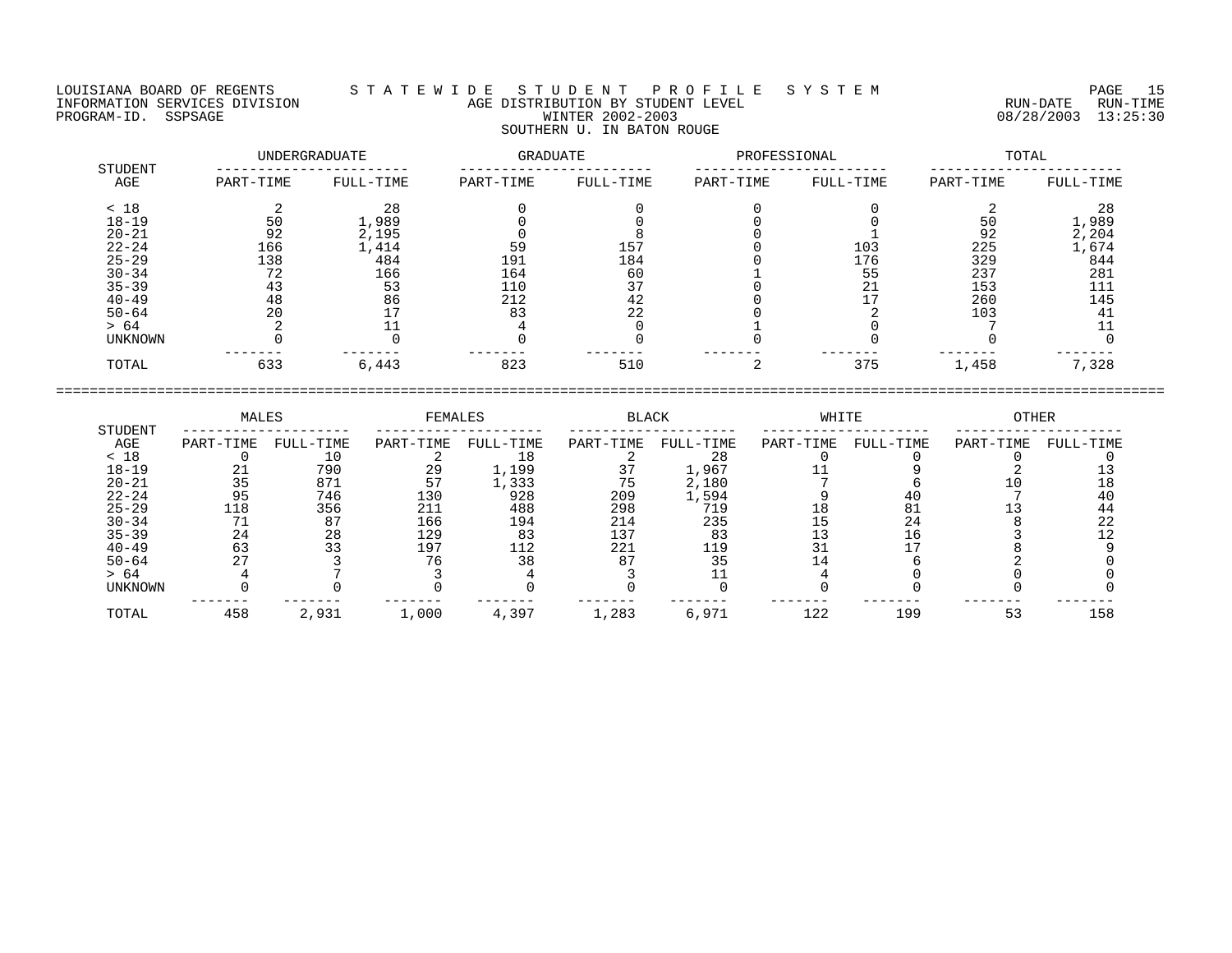## LOUISIANA BOARD OF REGENTS S T A T E W I D E S T U D E N T P R O F I L E S Y S T E M PAGE 16 INFORMATION SERVICES DIVISION AGE DISTRIBUTION BY STUDENT LEVEL RUN-DATE RUN-TIME PROGRAM-ID. SSPSAGE PROGRAM-ID. SSPSAGE PROGRAM-ID. SSPSAGE WINTER 2002-2003 08/28/2003 13:25:30 SOUTHERN U. IN NEW ORLEANS

|                |           | UNDERGRADUATE | GRADUATE  |           | PROFESSIONAL |           | TOTAL     |           |
|----------------|-----------|---------------|-----------|-----------|--------------|-----------|-----------|-----------|
| STUDENT<br>AGE | PART-TIME | FULL-TIME     | PART-TIME | FULL-TIME | PART-TIME    | FULL-TIME | PART-TIME | FULL-TIME |
| < 18           |           | h             |           |           |              |           |           |           |
| $18 - 19$      | 37        | 380           |           |           |              |           | 37        | 380       |
| $20 - 21$      | 49        | 393           |           |           |              |           | 49        | 395       |
| $22 - 24$      | 92        | 454           | 29        | 26        |              |           | 121       | 480       |
| $25 - 29$      | 139       | 383           | 106       | 76        |              |           | 245       | 459       |
| $30 - 34$      | 96        | 214           | 95        | 34        |              |           | 191       | 248       |
| $35 - 39$      | 93        | 132           | 66        | 26        |              |           | 159       | 158       |
| $40 - 49$      | 101       | 142           | 97        | 40        |              |           | 198       | 182       |
| $50 - 64$      | 79        | 59            | 73        | 26        |              |           | 152       | 85        |
| > 64           | 16        | 23            |           |           |              |           | 23        | 27        |
| UNKNOWN        |           |               |           |           |              |           |           |           |
| TOTAL          | 702       | 2,186         | 473       | 234       |              |           | 1,175     | 2,420     |

|                | MALES     |           | FEMALES   |           | <b>BLACK</b> |           | WHITE     |           | OTHER     |           |
|----------------|-----------|-----------|-----------|-----------|--------------|-----------|-----------|-----------|-----------|-----------|
| STUDENT<br>AGE | PART-TIME | FULL-TIME | PART-TIME | FULL-TIME | PART-TIME    | FULL-TIME | PART-TIME | FULL-TIME | PART-TIME | FULL-TIME |
| < 18           |           |           |           |           |              |           |           |           |           |           |
| $18 - 19$      |           | 146       | 26        | 234       | 35           | 358       |           |           |           |           |
| $20 - 21$      |           | 149       | 32        | 246       | 48           | 357       |           |           |           |           |
| $22 - 24$      |           | 177       | 84        | 303       | 109          | 445       |           |           |           |           |
| $25 - 29$      |           |           | 175       | 342       | 222          | 414       |           |           |           |           |
| $30 - 34$      | 64        | 61        | 127       | 187       | 173          | 233       |           |           |           |           |
| $35 - 39$      |           | 40        | 126       | 118       | 134          | 139       |           |           |           |           |
| $40 - 49$      | 36        |           | 162       | 141       | 167          | 161       |           |           |           |           |
| $50 - 64$      |           | 23        | 128       | 62        | 135          | 69        |           |           |           |           |
| > 64           |           |           |           |           | 22           | 22        |           |           |           |           |
| <b>UNKNOWN</b> |           |           |           |           |              |           |           |           |           |           |
| TOTAL          | 303       | 768       | 872       | 1,652     | 1,045        | 2,204     | 49        | 39        | 81        |           |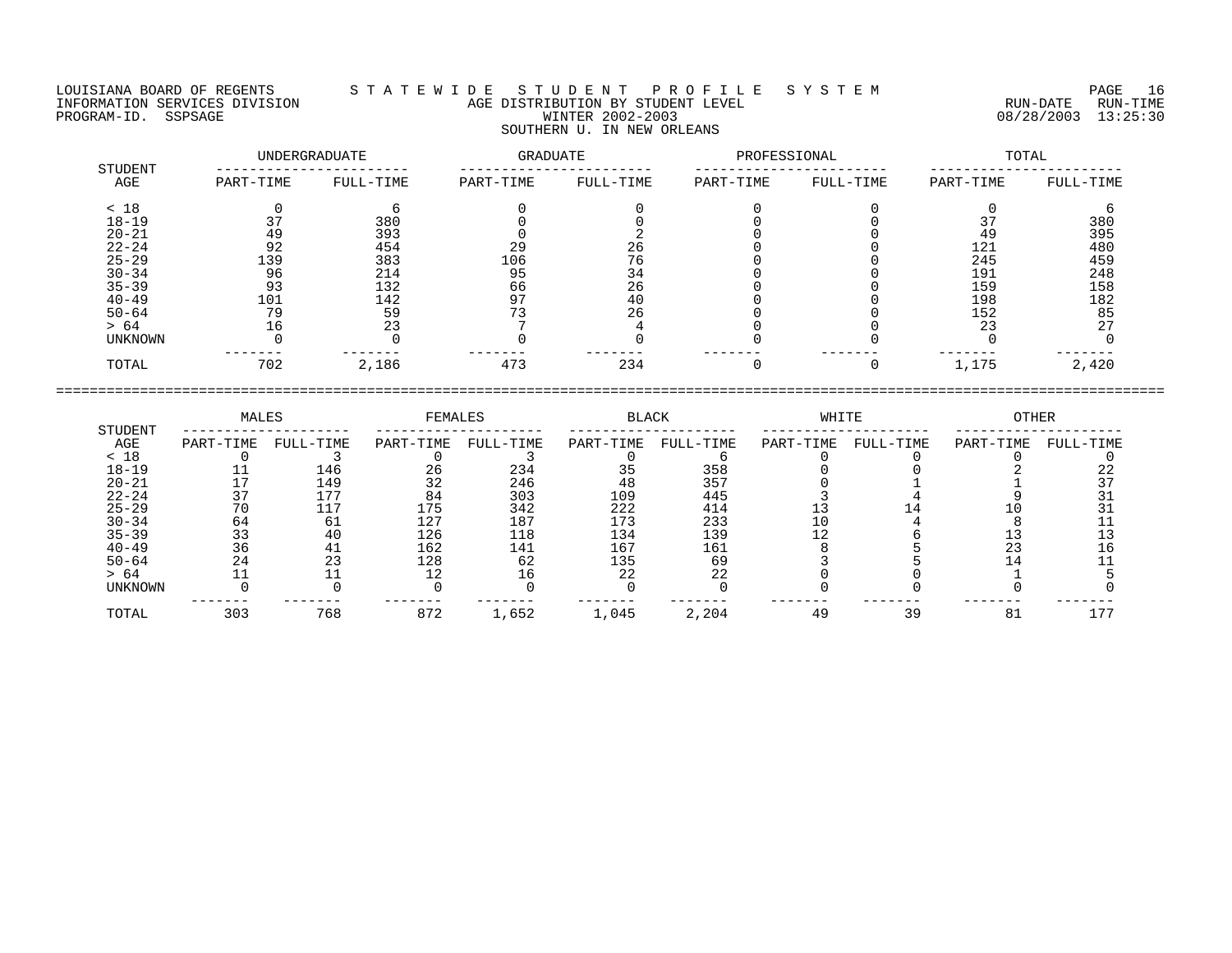LOUISIANA BOARD OF REGENTS S T A T E W I D E S T U D E N T P R O F I L E S Y S T E M PAGE 17 INFORMATION SERVICES DIVISION AGE DISTRIBUTION BY STUDENT LEVEL RUN-DATE RUN-TIME INFORMATION SERVICES DIVISION CONSUMERTY AGE DISTRIBUTION BY STUDENT LEVEL THE SAME RUN-DATE RUN-TIME RUN-TIME<br>PROGRAM-ID. SSPSAGE SERIES 30 SOUTHERN U. IN SHREVEPORT

## UNDERGRADUATE GRADUATE PROFESSIONAL TOTAL STUDENT ----------------------- ----------------------- ----------------------- ----------------------- AGE PART-TIME FULL-TIME PART-TIME FULL-TIME PART-TIME FULL-TIME PART-TIME FULL-TIME < 18 56 8 0 0 0 0 56 8 18-19 22 310 0 0 0 0 22 310 20-21 52 302 0 0 0 0 52 302 22-24 74 304 0 0 0 0 74 304 25-29 99 253 0 0 0 0 99 253 30-34 87 127 0 0 0 0 87 127 35-39 84 88 0 0 0 0 0 84 88 40-49 126 99 0 0 0 0 126 99 50-64 55 37 0 0 0 0 55 37 > 64 5 4 0 0 0 0 5 4 UNKNOWN 0 0 0 0 0 0 0 0 ------- ------- ------- ------- ------- ------- ------- ------- TOTAL 660 1,532 0 0 0 0 660 1,532

|           | MALES     |           | FEMALES   |           | BLACK     |           | WHITE     |           | OTHER     |           |
|-----------|-----------|-----------|-----------|-----------|-----------|-----------|-----------|-----------|-----------|-----------|
| STUDENT   |           |           |           |           |           |           |           |           |           |           |
| AGE       | PART-TIME | FULL-TIME | PART-TIME | FULL-TIME | PART-TIME | FULL-TIME | PART-TIME | FULL-TIME | PART-TIME | FULL-TIME |
| < 18      | 20        |           |           |           | 43        |           |           |           |           |           |
| $18 - 19$ |           |           | 15        | 223       |           | 290       |           |           |           |           |
| $20 - 21$ |           | 99        | 35        | 203       | 29        | 272       | 22        |           |           |           |
| $22 - 24$ | 18        | 79        | 56        | 225       | 52        | 279       | 20        |           |           |           |
| $25 - 29$ | 22        | 53        |           | 200       | 80        | 230       |           | 22        |           |           |
| $30 - 34$ | 22        | 24        | 65        | 103       | 76        | 115       | 10        |           |           |           |
| $35 - 39$ | 20        |           | 64        | 83        | 68        |           | 14        |           |           |           |
| $40 - 49$ | 16        |           | 110       | 86        | 106       | 90        | 16        |           |           |           |
| $50 - 64$ |           |           | 49        | 28        | 42        | 36        |           |           |           |           |
| > 64      |           |           |           |           |           |           |           |           |           |           |
| UNKNOWN   |           |           |           |           |           |           |           |           |           |           |
| TOTAL     | 150       | 375       | 510       | 1,157     | 517       | 1,400     | 123       | 102       | 20        |           |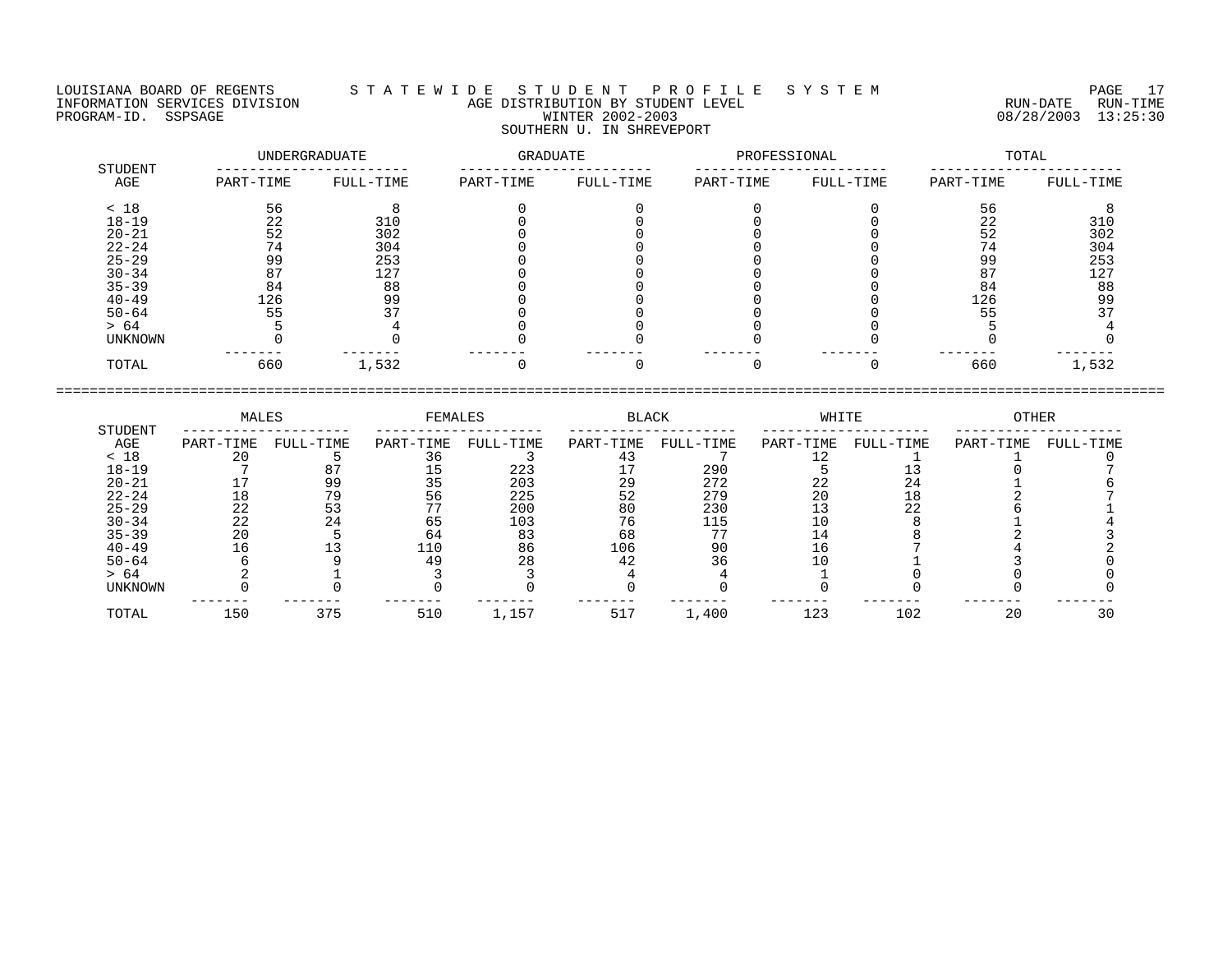LOUISIANA BOARD OF REGENTS S T A T E W I D E S T U D E N T P R O F I L E S Y S T E M PAGE 18 INFORMATION SERVICES DIVISION AGE DISTRIBUTION BY STUDENT LEVEL RUN-DATE RUN-TIME ENFORMATION SERVICES DIVISION  $\begin{array}{c} 1 & 1 & 2 & \cdots & 1 \end{array}$  age distribution by student level  $\begin{array}{c} 1 & 2 & \cdots & 1 \end{array}$  and  $\begin{array}{c} 1 & 2 & \cdots & 1 \end{array}$  and  $\begin{array}{c} 1 & 2 & \cdots & 1 \end{array}$   $\begin{array}{c} 0 & 0 & 0 \end{array}$   $\begin{array}{c} 0 & 0 & 0$ 

## BATON ROUGE COMMUNITY COLLEGE

| STUDENT   |           | UNDERGRADUATE | GRADUATE  |           | PROFESSIONAL |           |           | TOTAL     |
|-----------|-----------|---------------|-----------|-----------|--------------|-----------|-----------|-----------|
| AGE       | PART-TIME | FULL-TIME     | PART-TIME | FULL-TIME | PART-TIME    | FULL-TIME | PART-TIME | FULL-TIME |
| < 18      | 39        | 18            |           |           |              |           | 39        | 18        |
| $18 - 19$ | 424       | 929           |           |           |              |           | 424       | 929       |
| $20 - 21$ | 415       | 671           |           |           |              |           | 415       | 671       |
| $22 - 24$ | 398       | 334           |           |           |              |           | 398       | 334       |
| $25 - 29$ | 330       | 183           |           |           |              |           | 330       | 183       |
| $30 - 34$ | 184       | 82            |           |           |              |           | 184       | 82        |
| $35 - 39$ | 135       | 37            |           |           |              |           | 135       | 37        |
| $40 - 49$ | 199       | 28            |           |           |              |           | 199       | 28        |
| $50 - 64$ | 89        |               |           |           |              |           | 89        |           |
| > 64      |           |               |           |           |              |           |           |           |
| UNKNOWN   |           |               |           |           |              |           |           |           |
| TOTAL     | 2,216     | 2,284         |           |           |              |           | 2,216     | 2,284     |

|                | MALES     |           | FEMALES   |           | <b>BLACK</b> |           | WHITE     |           | <b>OTHER</b> |           |
|----------------|-----------|-----------|-----------|-----------|--------------|-----------|-----------|-----------|--------------|-----------|
| STUDENT<br>AGE | PART-TIME | FULL-TIME | PART-TIME | FULL-TIME | PART-TIME    | FULL-TIME | PART-TIME | FULL-TIME | PART-TIME    | FULL-TIME |
| < 18           |           |           | 20        |           |              |           |           |           |              |           |
| $18 - 19$      | 158       | 438       | 266       | 491       | 154          | 199       | 252       | 686       | 18           |           |
| $20 - 21$      | 216       | 398       | 199       | 273       | 119          | 107       | 269       | 508       | 27           | 56        |
| $22 - 24$      | 176       | 198       | 222       | 136       | 136          | 86        | 242       | 220       | 20           | 28        |
| $25 - 29$      | 109       | 89        | 221       | 94        | 135          | 82        | 168       | 88        |              |           |
| $30 - 34$      | 59        | 29        | 125       | 53        | 87           | 50        | 85        | 26        |              |           |
| $35 - 39$      | 29        |           | 106       | 29        | 62           | 23        | -61       |           |              |           |
| $40 - 49$      | 53        |           | 146       |           | 87           |           | 98        |           |              |           |
| $50 - 64$      | 28        |           | 61        |           |              |           | 59        |           |              |           |
| > 64           |           |           |           |           |              |           |           |           |              |           |
| UNKNOWN        |           |           |           |           |              |           |           |           |              |           |
| TOTAL          | 848       | 1,180     | 1,368     | 1,104     | 826          | 562       | l,254     | 1,571     | 136          | 151       |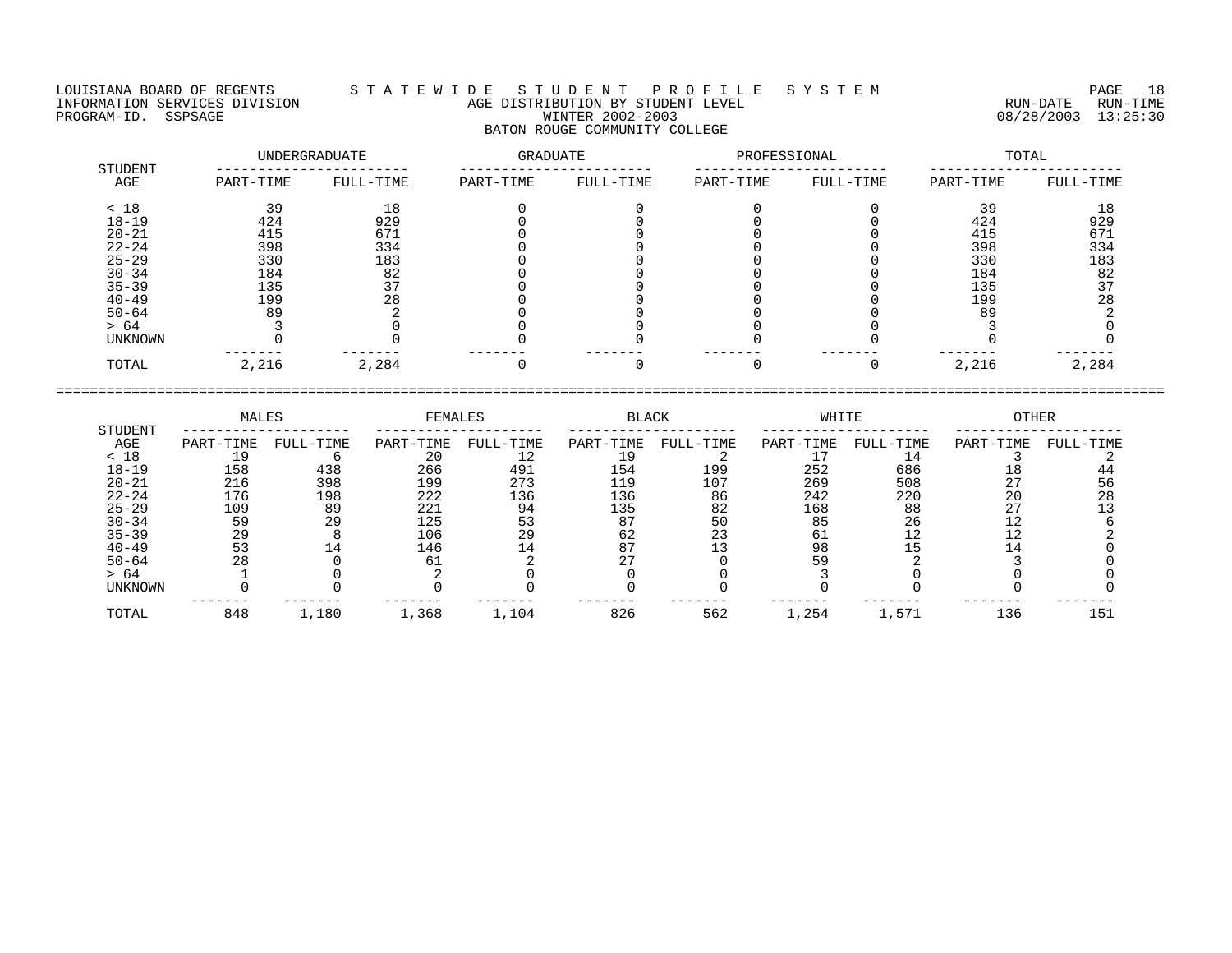## LOUISIANA BOARD OF REGENTS S T A T E W I D E S T U D E N T P R O F I L E S Y S T E M PAGE 19 INFORMATION SERVICES DIVISION AGE DISTRIBUTION BY STUDENT LEVEL RUN-DATE RUN-TIME PROGRAM-ID. SSPSAGE PROGRAM-ID. SSPSAGE PROGRAM-ID. SSPSAGE WINTER 2002-2003 08/28/2003 13:25:30 BOSSIER PARISH COMMUNITY COLLEGE

|           |                   |                                   |           |           |           |              | TOTAL             |
|-----------|-------------------|-----------------------------------|-----------|-----------|-----------|--------------|-------------------|
| PART-TIME | FULL-TIME         | PART-TIME                         | FULL-TIME | PART-TIME | FULL-TIME | PART-TIME    | FULL-TIME         |
|           |                   |                                   |           |           |           | 171          | 10                |
| 218       | 721               |                                   |           |           |           | 218          | 721               |
|           |                   |                                   |           |           |           |              | 467               |
| 353       | 336               |                                   |           |           |           | 353          | 336               |
| 359       | 252               |                                   |           |           |           | 359          | 252               |
|           |                   |                                   |           |           |           |              | 160               |
| 144       | 79                |                                   |           |           |           | 144          | 79                |
| 225       | 78                |                                   |           |           |           |              | 78                |
|           | 24                |                                   |           |           |           |              | 24                |
|           |                   |                                   |           |           |           |              |                   |
|           |                   |                                   |           |           |           |              |                   |
| 2,080     | 2,127             |                                   |           |           |           | 2,080        | 2,127             |
|           | 171<br>303<br>232 | UNDERGRADUATE<br>10<br>467<br>160 |           | GRADUATE  |           | PROFESSIONAL | 303<br>232<br>225 |

| STUDENT        | MALES     |           | FEMALES   |           | <b>BLACK</b> |           | WHITE     |           | OTHER     |           |
|----------------|-----------|-----------|-----------|-----------|--------------|-----------|-----------|-----------|-----------|-----------|
| AGE            | PART-TIME | FULL-TIME | PART-TIME | FULL-TIME | PART-TIME    | FULL-TIME | PART-TIME | FULL-TIME | PART-TIME | FULL-TIME |
| < 18           | 62        |           | 109       |           |              |           | 150       |           |           |           |
| $18 - 19$      | 76        | 296       | 142       | 425       | 28           | 153       | 174       | 518       | 16        |           |
| $20 - 21$      | 109       | 192       | 194       | 275       | 62           | 109       | 222       | 317       | 19        |           |
| $22 - 24$      | 117       | 105       | 236       | 231       | 81           | 105       | 246       | 209       | 26        | 22        |
| $25 - 29$      | 111       | 65        | 248       | 187       | 97           | 89        | 229       | 138       | 33        | 25        |
| $30 - 34$      | 66        | 38        | 166       | 122       |              | 64        | 148       | 82        |           |           |
| $35 - 39$      | 28        | 25        | 116       | 54        | 47           | 23        | 89        | 50        |           |           |
| $40 - 49$      | 70        | 19        | 155       | 59        | 49           | 30        | 163       |           |           |           |
| $50 - 64$      |           |           | 48        | 19        |              |           |           | 16        |           |           |
| > 64           |           |           |           |           |              |           |           |           |           |           |
| <b>UNKNOWN</b> |           |           |           |           |              |           |           |           |           |           |
| TOTAL          | 664       | 750       | 1,416     | 1,377     | 462          | 581       | 1,482     | 1,382     | 136       | 164       |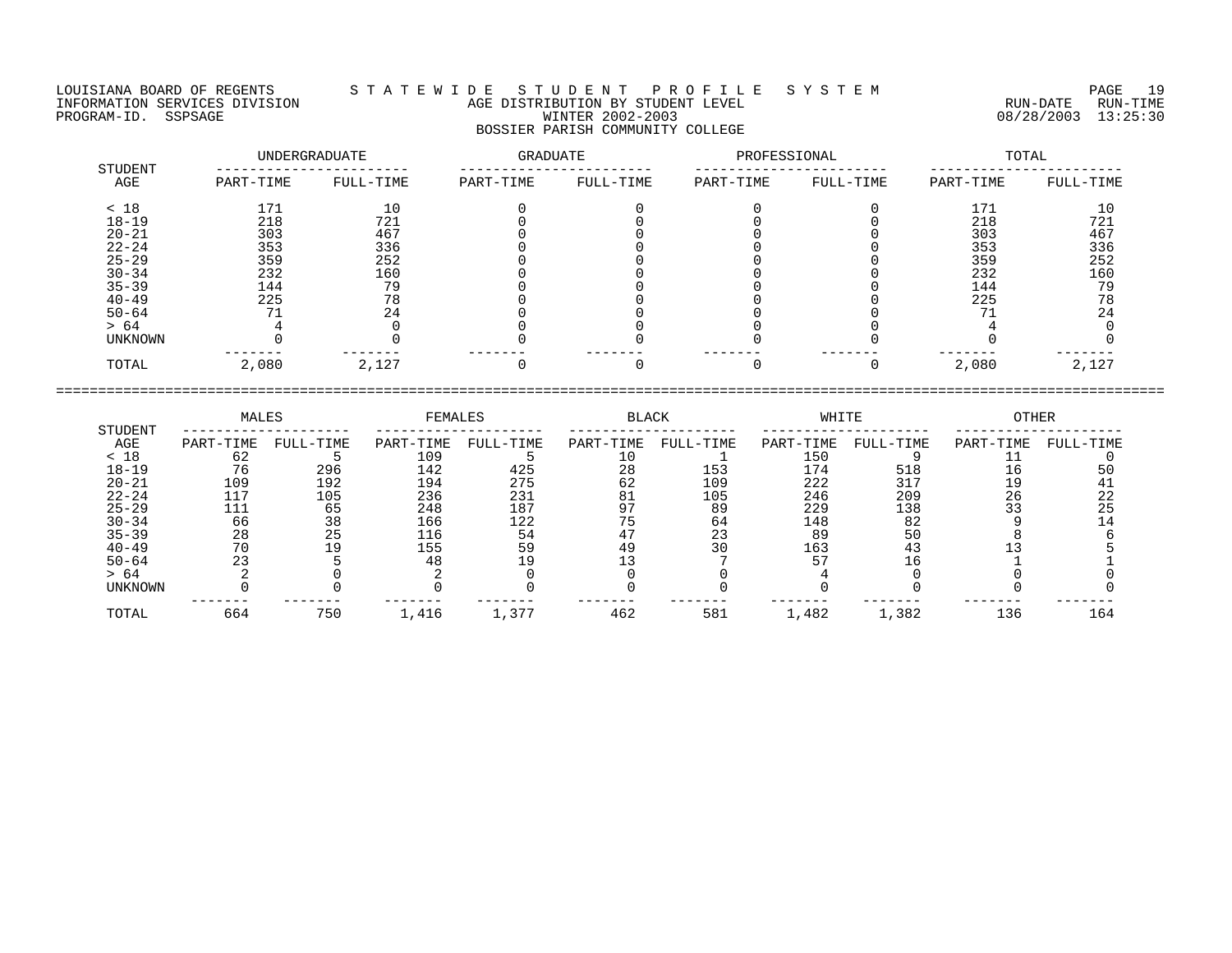LOUISIANA BOARD OF REGENTS S T A T E W I D E S T U D E N T P R O F I L E S Y S T E M PAGE 20 INFORMATION SERVICES DIVISION AGE DISTRIBUTION BY STUDENT LEVEL RUN-DATE RUN-TIME ENFORMATION SERVICES DIVISION  $\begin{array}{c} 1 & 1 & 2 & \cdots & 1 \end{array}$  AGE DISTRIBUTION BY STUDENT LEVEL  $\begin{array}{c} 1 & 2 & 1 & 2 \end{array}$  . The construction of the construction  $\begin{array}{c} 2 & 0 & 0 \end{array}$  and  $\begin{array}{c} 2 & 0 & 0 \end{array}$  and  $\begin{array}{c}$ 

# DELGADO COMMUNITY COLLEGE

|                |           | UNDERGRADUATE | <b>GRADUATE</b> |           | PROFESSIONAL |           | TOTAL     |           |  |
|----------------|-----------|---------------|-----------------|-----------|--------------|-----------|-----------|-----------|--|
| STUDENT<br>AGE | PART-TIME | FULL-TIME     | PART-TIME       | FULL-TIME | PART-TIME    | FULL-TIME | PART-TIME | FULL-TIME |  |
| < 18           | 187       | 41            |                 |           |              |           | 187       |           |  |
| $18 - 19$      | 706       | 1,841         |                 |           |              |           | 706       | 1,841     |  |
| $20 - 21$      | 1,122     | 1,601         |                 |           |              |           | 1,122     | 1,601     |  |
| $22 - 24$      | 1,477     | 1,142         |                 |           |              |           | .,477     | 1,142     |  |
| $25 - 29$      | 1,629     | 1,033         |                 |           |              |           | 1,629     | 1,033     |  |
| $30 - 34$      | 1,160     | 495           |                 |           |              |           | 1,160     | 495       |  |
| $35 - 39$      | 821       | 302           |                 |           |              |           | 821       | 302       |  |
| $40 - 49$      | 1,008     | 301           |                 |           |              |           | 1,008     | 301       |  |
| $50 - 64$      | 358       | 74            |                 |           |              |           | 358       | 74        |  |
| > 64           |           |               |                 |           |              |           |           |           |  |
| <b>UNKNOWN</b> |           |               |                 |           |              |           |           |           |  |
| TOTAL          | 8,541     | 6,831         |                 |           |              |           | 8,541     | 6,831     |  |

|                | MALES     |           | FEMALES   |           | <b>BLACK</b> |           | WHITE     |           | <b>OTHER</b> |           |
|----------------|-----------|-----------|-----------|-----------|--------------|-----------|-----------|-----------|--------------|-----------|
| STUDENT        |           |           |           |           |              |           |           |           |              |           |
| AGE            | PART-TIME | FULL-TIME | PART-TIME | FULL-TIME | PART-TIME    | FULL-TIME | PART-TIME | FULL-TIME | PART-TIME    | FULL-TIME |
| < 18           | 47        |           | 140       | 28        | 99           | 15        | 48        |           | 40           |           |
| $18 - 19$      | 261       | 652       | 445       | 1,189     | 315          | 736       | 221       | 642       | 170          | 463       |
| $20 - 21$      | 370       | 581       | 752       | 1,020     | 441          | 576       | 442       | 654       | 239          | 371       |
| $22 - 24$      | 433       | 381       | 1,044     | 761       | 521          | 501       | 675       | 398       | 281          | 243       |
| $25 - 29$      | 435       | 299       | .,194     | 734       | 682          | 522       | 661       | 301       | 286          | 210       |
| $30 - 34$      | 337       | 140       | 823       | 355       | 499          | 251       | 486       | 149       | 175          | 95        |
| $35 - 39$      | 209       | 67        | 612       | 235       | 374          | 153       | 326       | 87        | 121          | 62        |
| $40 - 49$      | 234       | 67        | 774       | 234       | 451          | 137       | 402       | 102       | 155          | 62        |
| $50 - 64$      | 100       | 32        | 258       | 42        | 136          | 30        | 165       | 30        | 57           |           |
| > 64           | 32        |           | 41        |           |              |           | 53        |           |              |           |
| <b>UNKNOWN</b> |           |           |           |           |              |           |           |           |              |           |
| TOTAL          | 2,458     | 2,232     | 6,083     | 4,599     | 3,526        | 2,922     | 3,479     | 2,380     | 1,536        | 1,529     |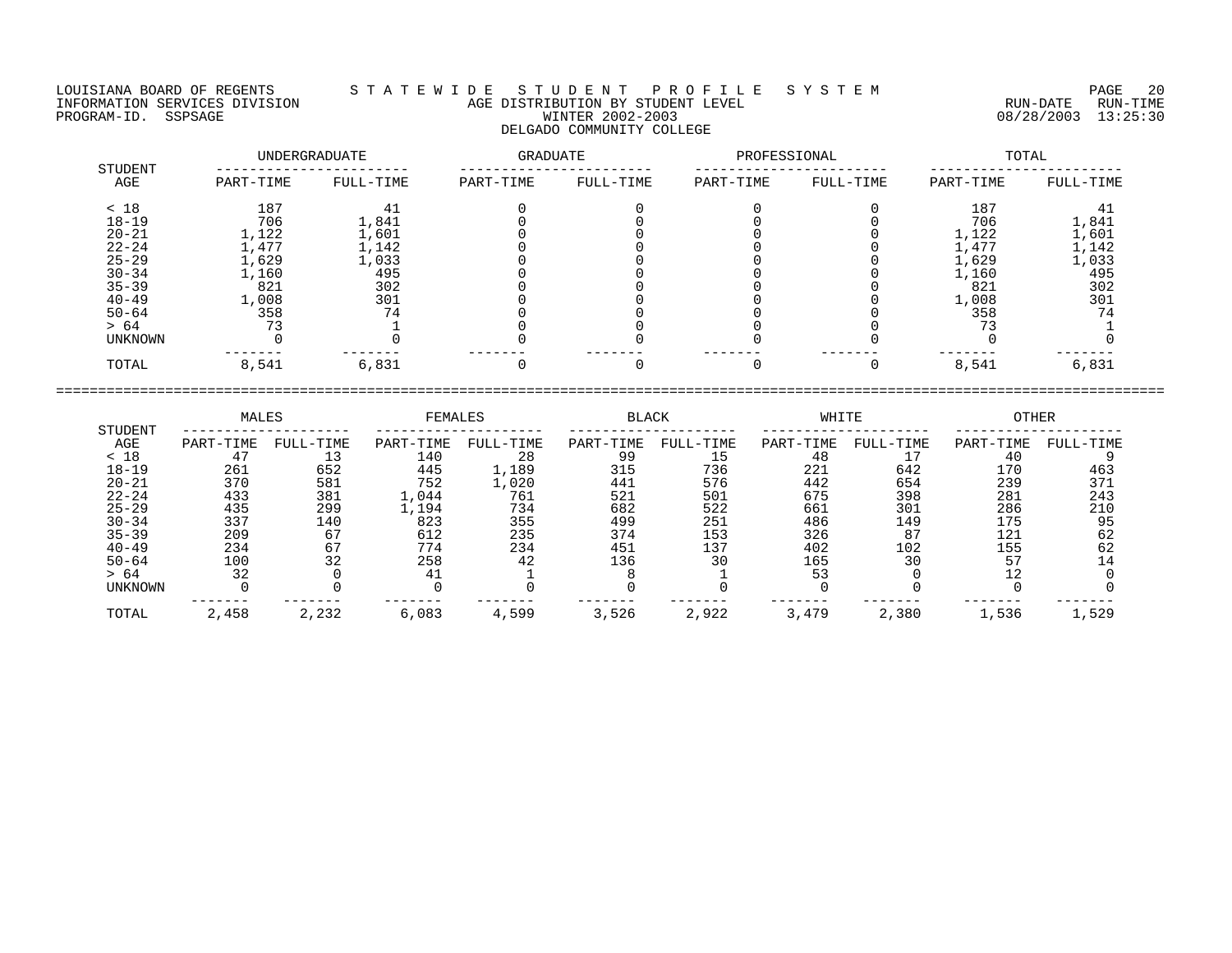## LOUISIANA BOARD OF REGENTS S T A T E W I D E S T U D E N T P R O F I L E S Y S T E M PAGE 21 INFORMATION SERVICES DIVISION AGE DISTRIBUTION BY STUDENT LEVEL RUN-DATE RUN-TIME ENFORMATION SERVICES DIVISION  $\begin{array}{c} 1 & 1 & 2 & \cdots & 1 \\ 0 & 0 & 0 & 0 \\ 0 & 0 & 0 & 0 \\ 0 & 0 & 0 & 0 \\ 0 & 0 & 0 & 0 \\ 0 & 0 & 0 & 0 \\ 0 & 0 & 0 & 0 \\ 0 & 0 & 0 & 0 \\ 0 & 0 & 0 & 0 \\ 0 & 0 & 0 & 0 \\ 0 & 0 & 0 & 0 \\ 0 & 0 & 0 & 0 \\ 0 & 0 & 0 & 0 \\ 0 & 0 & 0 & 0 \\ 0 & 0 & 0 & 0 \\$ ELAINE P. NUNEZ COMMUN. COLLEGE

| STUDENT   | UNDERGRADUATE |           | GRADUATE  |           | PROFESSIONAL |           | TOTAL     |           |
|-----------|---------------|-----------|-----------|-----------|--------------|-----------|-----------|-----------|
| AGE       | PART-TIME     | FULL-TIME | PART-TIME | FULL-TIME | PART-TIME    | FULL-TIME | PART-TIME | FULL-TIME |
| < 18      | 59            |           |           |           |              |           | 59        |           |
| $18 - 19$ | 78            | 219       |           |           |              |           | 78        | 219       |
| $20 - 21$ | 115           | 228       |           |           |              |           | 115       | 228       |
| $22 - 24$ | 142           | 165       |           |           |              |           | 142       | 165       |
| $25 - 29$ | 173           | 181       |           |           |              |           | 173       | 181       |
| $30 - 34$ | 122           | 129       |           |           |              |           | 122       | 129       |
| $35 - 39$ | 108           | 89        |           |           |              |           | 108       | 89        |
| $40 - 49$ | 150           | 93        |           |           |              |           | 150       | 93        |
| $50 - 64$ | 97            | 33        |           |           |              |           | 97        | 33        |
| > 64      |               |           |           |           |              |           |           |           |
| UNKNOWN   |               |           |           |           |              |           |           |           |
| TOTAL     | 1,057         | 1,146     |           |           |              |           | 1,057     | 1,146     |

|           | MALES     |           | FEMALES   |           | BLACK     |           | WHITE     |           | OTHER     |           |
|-----------|-----------|-----------|-----------|-----------|-----------|-----------|-----------|-----------|-----------|-----------|
| STUDENT   |           |           |           |           |           |           |           |           |           |           |
| AGE       | PART-TIME | FULL-TIME | PART-TIME | FULL-TIME | PART-TIME | FULL-TIME | PART-TIME | FULL-TIME | PART-TIME | FULL-TIME |
| < 18      | 26        |           |           |           | ാ വ       |           |           |           |           |           |
| $18 - 19$ |           |           |           | 124       |           |           | 59        | 174       |           |           |
| $20 - 21$ | 39        |           | 76        | 152       | ΙQ        | 46        | 86        | 160       |           |           |
| $22 - 24$ | 45        | 49        |           | 116       | 28        | 48        | 110       | 104       |           |           |
| $25 - 29$ | 49        | 48        | 124       | 133       |           |           | 112       | 94        |           |           |
| $30 - 34$ | 29        | 18        | 93        |           |           | 58        | 61        | 60        | 18        |           |
| $35 - 39$ | 24        |           | 84        | 78        |           | 35        | 62        | 42        |           |           |
| $40 - 49$ |           | 18        |           | 75        | 26        | 36        | 110       | 51        |           |           |
| $50 - 64$ | 29        |           | 68        | 22        |           |           |           |           |           |           |
| > 64      |           |           |           |           |           |           |           |           |           |           |
| UNKNOWN   |           |           |           |           |           |           |           |           |           |           |
| TOTAL     | 319       | 327       | 738       | 819       | 255       | 335       | 715       | 710       | 87        | 101       |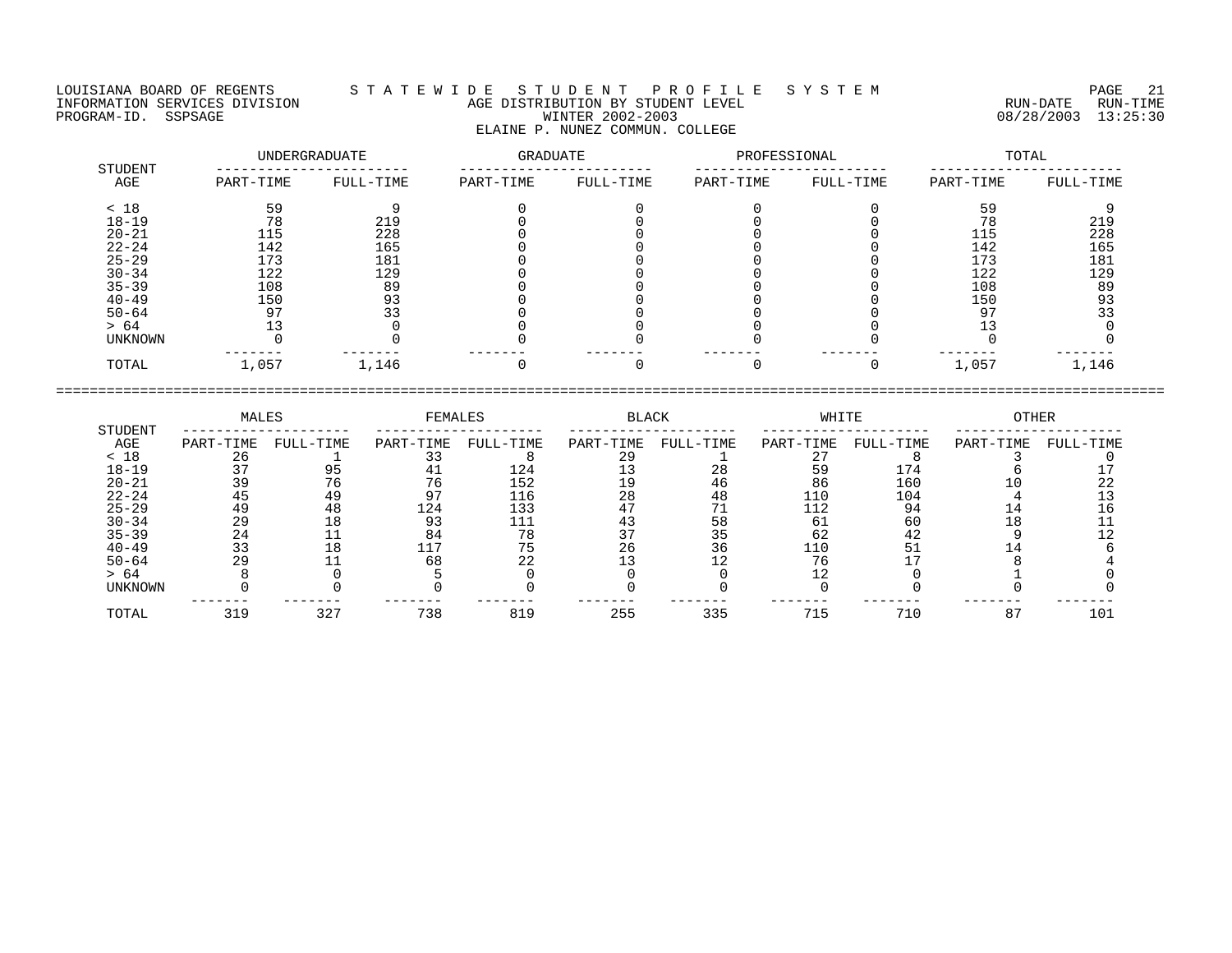LOUISIANA BOARD OF REGENTS S T A T E W I D E S T U D E N T P R O F I L E S Y S T E M PAGE 22 INFORMATION SERVICES DIVISION AGE DISTRIBUTION BY STUDENT LEVEL RUN-DATE RUN-TIME EQUISIANA BOARD OF REGENTS STATEWIDE STUDENT PROFILE SYSTEM PAGE 22<br>INFORMATION SERVICES DIVISION AGE DISTRIBUTION BY STUDENT LEVEL FORMATION SERVICES DIVISION AGE DISTRIBUTION BY STUDENT LEVEL SYSTEM (RUN-DATE RUN-TIME PR RIVER PARISHES COMMUNITY COLLEGE

| STUDENT        |           | UNDERGRADUATE | GRADUATE  |           | PROFESSIONAL |           |           | TOTAL     |
|----------------|-----------|---------------|-----------|-----------|--------------|-----------|-----------|-----------|
| AGE            | PART-TIME | FULL-TIME     | PART-TIME | FULL-TIME | PART-TIME    | FULL-TIME | PART-TIME | FULL-TIME |
| < 18           | 48        |               |           |           |              |           | 48        |           |
| $18 - 19$      | 59        | 118           |           |           |              |           | 59        | 118       |
| $20 - 21$      | 36        | 65            |           |           |              |           | 36        | 65        |
| $22 - 24$      | 30        | 25            |           |           |              |           | 30        | 25        |
| $25 - 29$      |           |               |           |           |              |           |           |           |
| $30 - 34$      | 26        |               |           |           |              |           | 26        |           |
| $35 - 39$      | 38        |               |           |           |              |           | 38        |           |
| $40 - 49$      | 58        |               |           |           |              |           | 58        |           |
| $50 - 64$      | 32        |               |           |           |              |           |           |           |
| > 64           |           |               |           |           |              |           |           |           |
| <b>UNKNOWN</b> |           |               |           |           |              |           |           |           |
| TOTAL          | 356       | 234           |           |           |              |           | 356       | 234       |

|                | MALES     |           | FEMALES   |           | BLACK     |           | WHITE     |           | OTHER     |           |
|----------------|-----------|-----------|-----------|-----------|-----------|-----------|-----------|-----------|-----------|-----------|
| STUDENT<br>AGE | PART-TIME | FULL-TIME | PART-TIME | FULL-TIME | PART-TIME | FULL-TIME | PART-TIME | FULL-TIME | PART-TIME | FULL-TIME |
| < 18           |           |           | 28        |           |           |           |           |           |           |           |
| $18 - 19$      |           |           | 38        |           |           |           | 52        | 112       |           |           |
| $20 - 21$      |           |           | 20        | 34        |           |           | 34        |           |           |           |
| $22 - 24$      | ⊥∠        |           |           |           |           |           | 20        | 24        |           |           |
| $25 - 29$      |           |           |           |           |           |           |           |           |           |           |
| $30 - 34$      |           |           |           |           |           |           |           |           |           |           |
| $35 - 39$      |           |           | 29        |           |           |           | 41        |           |           |           |
| $40 - 49$      |           |           |           |           |           |           | る         |           |           |           |
| $50 - 64$      |           |           |           |           |           |           |           |           |           |           |
| > 64           |           |           |           |           |           |           |           |           |           |           |
| UNKNOWN        |           |           |           |           |           |           |           |           |           |           |
| TOTAL          | 106       | 93        | 250       | 141       | 100       |           | 243       | 219       |           |           |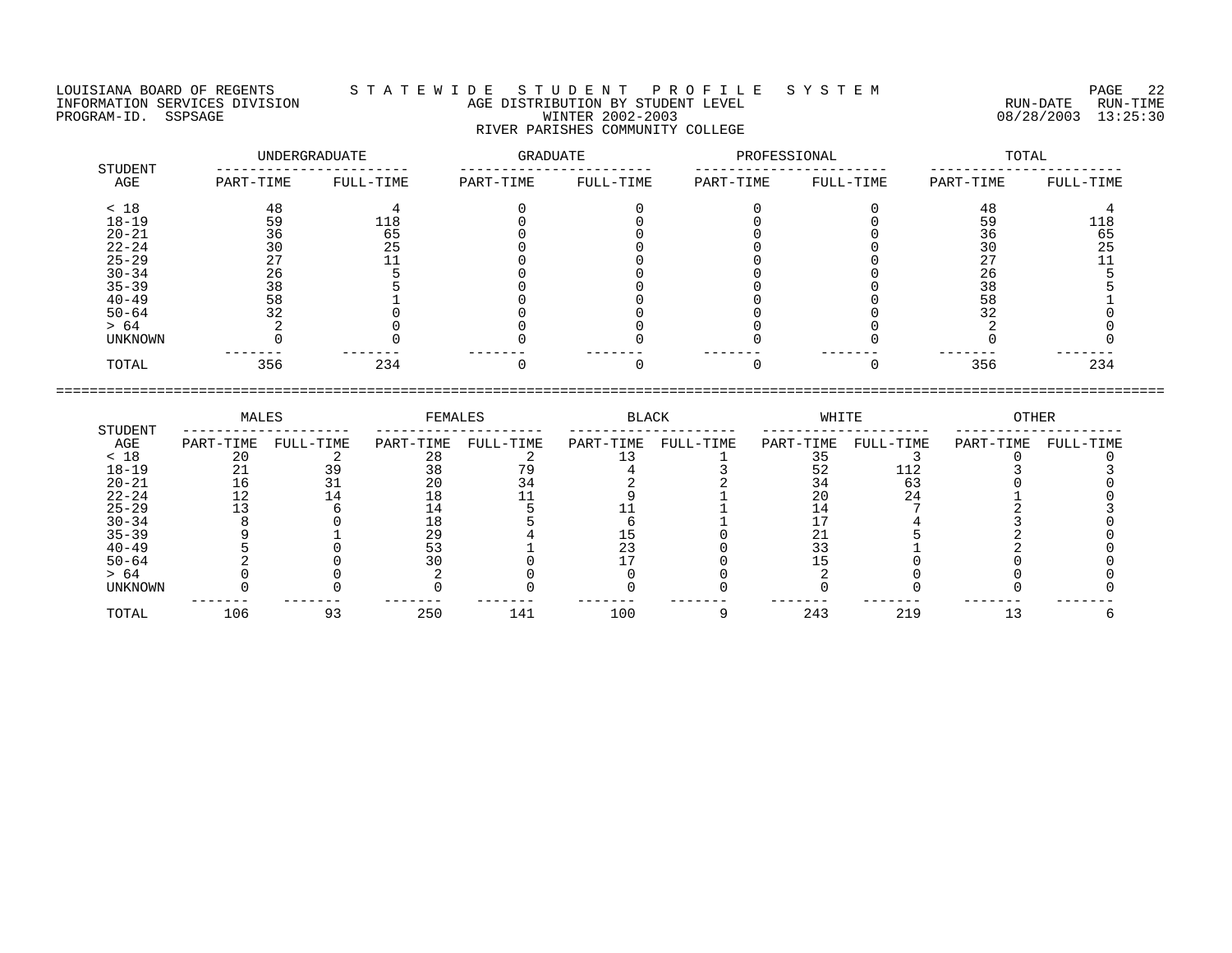LOUISIANA BOARD OF REGENTS S T A T E W I D E S T U D E N T P R O F I L E S Y S T E M PAGE 23 INFORMATION SERVICES DIVISION AGE DISTRIBUTION BY STUDENT LEVEL RUN-DATE RUN-TIME EQUISIANA BOARD OF REGENTS STATEWIDE STUDENT PROFILE SYSTEM PAGE 23<br>INFORMATION SERVICES DIVISION AGE DISTRIBUTION BY STUDENT LEVEL FORMATION SERVICES DIVISION AGE DISTRIBUTION BY STUDENT LEVEL SYSTEM (RUN-DATE RUN-TIME<br>PR SOUTH LA. COMMUNITY COLLEGE

| <b>STUDENT</b> |           | UNDERGRADUATE | GRADUATE  |           | PROFESSIONAL |           |           | TOTAL     |
|----------------|-----------|---------------|-----------|-----------|--------------|-----------|-----------|-----------|
| AGE            | PART-TIME | FULL-TIME     | PART-TIME | FULL-TIME | PART-TIME    | FULL-TIME | PART-TIME | FULL-TIME |
| < 18           |           |               |           |           |              |           |           |           |
| $18 - 19$      | 242       |               |           |           |              |           | 242       |           |
| $20 - 21$      | 233       |               |           |           |              |           | 233       |           |
| $22 - 24$      | 155       |               |           |           |              |           | 155       |           |
| $25 - 29$      | 112       |               |           |           |              |           | 112       |           |
| $30 - 34$      | 91        |               |           |           |              |           |           |           |
| $35 - 39$      | 105       |               |           |           |              |           | 105       |           |
| $40 - 49$      | 193       |               |           |           |              |           | 193       |           |
| $50 - 64$      | 75        |               |           |           |              |           |           |           |
| > 64           |           |               |           |           |              |           |           |           |
| UNKNOWN        |           |               |           |           |              |           |           |           |
| TOTAL          | 1,213     |               |           |           |              |           | 1,213     |           |

|                | MALES     |           | FEMALES   |           | BLACK     |           | WHITE     |           | OTHER     |           |
|----------------|-----------|-----------|-----------|-----------|-----------|-----------|-----------|-----------|-----------|-----------|
| STUDENT<br>AGE | PART-TIME | FULL-TIME | PART-TIME | FULL-TIME | PART-TIME | FULL-TIME | PART-TIME | FULL-TIME | PART-TIME | FULL-TIME |
| < 18           |           |           |           |           |           |           |           |           |           |           |
| $18 - 19$      | 108       |           | 134       |           |           |           | 193       |           |           |           |
| $20 - 21$      | 111       |           | 122       |           |           |           | 186       |           |           |           |
| $22 - 24$      | 51        |           | 104       |           | 58        |           | 89        |           |           |           |
| $25 - 29$      | 25        |           |           |           |           |           |           |           |           |           |
| $30 - 34$      |           |           | 68        |           |           |           |           |           |           |           |
| $35 - 39$      |           |           | 93        |           |           |           |           |           |           |           |
| $40 - 49$      |           |           | 172       |           |           |           |           |           |           |           |
| $50 - 64$      |           |           | 68        |           |           |           |           |           |           |           |
| > 64           |           |           |           |           |           |           |           |           |           |           |
| UNKNOWN        |           |           |           |           |           |           |           |           |           |           |
| TOTAL          | 360       |           | 853       |           | 424       |           | 740       |           | 49        |           |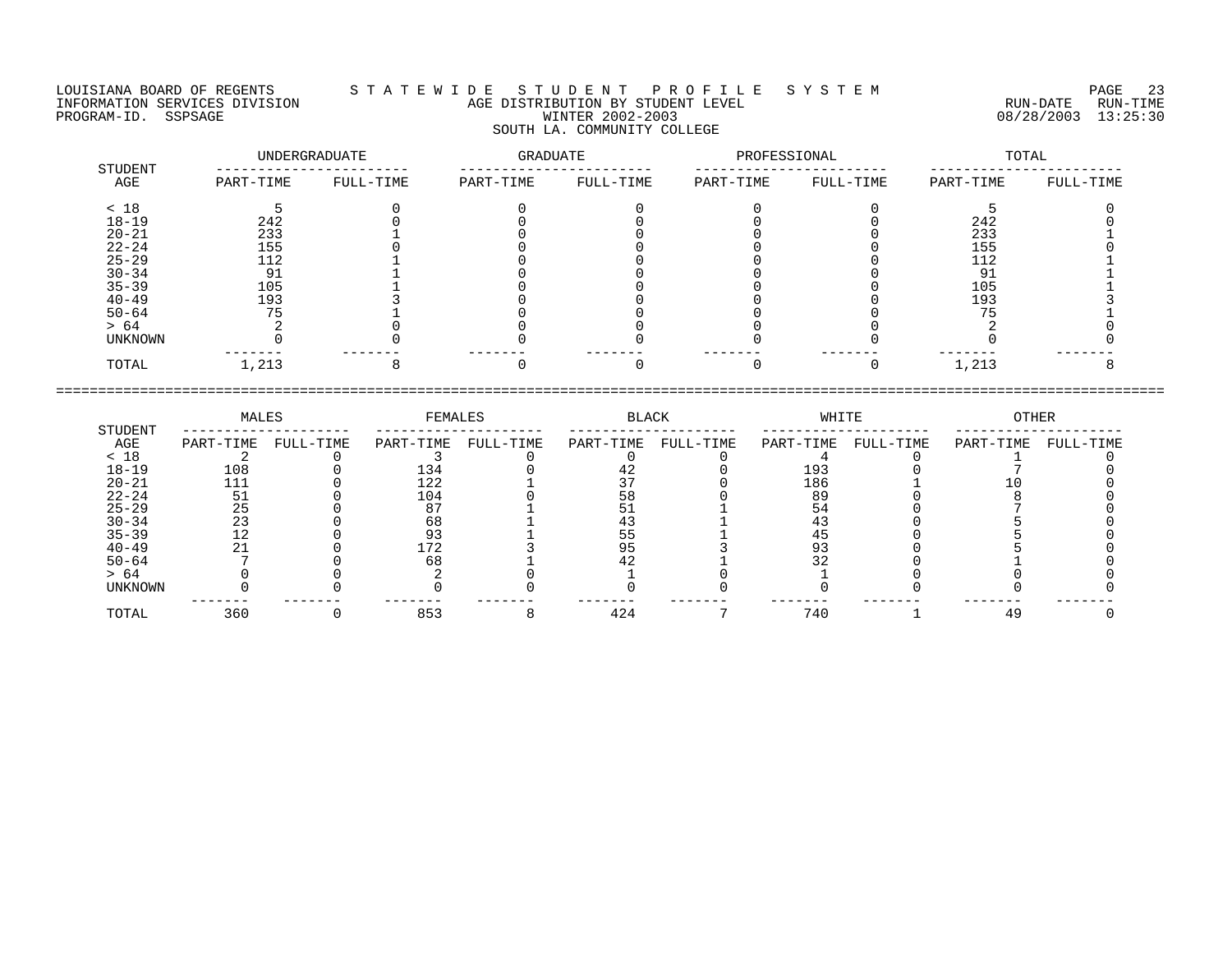LA. DELTA COMMUNITY COLLEGE

LOUISIANA BOARD OF REGENTS S T A T E W I D E S T U D E N T P R O F I L E S Y S T E M PAGE 24 INFORMATION SERVICES DIVISION AGE DISTRIBUTION BY STUDENT LEVEL RUN-DATE RUN-TIME PROGRAM-ID. SSPSAGE PROGRAM-ID. SSPSAGE PROGRAM-ID. SSPSAGE WINTER 2002-2003 08/28/2003 13:25:30

| STUDENT   | UNDERGRADUATE |           | GRADUATE  |           | PROFESSIONAL |           | TOTAL     |           |
|-----------|---------------|-----------|-----------|-----------|--------------|-----------|-----------|-----------|
| AGE       | PART-TIME     | FULL-TIME | PART-TIME | FULL-TIME | PART-TIME    | FULL-TIME | PART-TIME | FULL-TIME |
| < 18      | 26            | 0         |           |           |              |           | 26        |           |
| $18 - 19$ | 109           | 24        |           |           |              |           | 109       | 24        |
| $20 - 21$ | 46            | 29        |           |           |              |           | 46        | 29        |
| $22 - 24$ | 34            | 12        |           |           |              |           | 34        |           |
| $25 - 29$ | 39            |           |           |           |              |           | 39        |           |
| $30 - 34$ | 52            |           |           |           |              |           | 52        |           |
| $35 - 39$ | 23            |           |           |           |              |           | 23        |           |
| $40 - 49$ | 76            |           |           |           |              |           | 76        |           |
| $50 - 64$ | 30            |           |           |           |              |           |           |           |
| > 64      |               |           |           |           |              |           |           |           |
| UNKNOWN   |               |           |           |           |              |           |           |           |
| TOTAL     | 438           | 87        |           |           |              |           | 438       | 87        |

|                | MALES     |           | FEMALES   |           | BLACK     |           | WHITE     |           | OTHER     |           |
|----------------|-----------|-----------|-----------|-----------|-----------|-----------|-----------|-----------|-----------|-----------|
| STUDENT<br>AGE | PART-TIME | FULL-TIME | PART-TIME | FULL-TIME | PART-TIME | FULL-TIME | PART-TIME | FULL-TIME | PART-TIME | FULL-TIME |
| < 18           |           |           |           |           |           |           |           |           |           |           |
| $18 - 19$      | 50        |           |           |           |           |           | 65        |           |           |           |
| $20 - 21$      |           |           |           |           |           |           |           | 22        |           |           |
| $22 - 24$      |           |           | ∠⊥        |           |           |           |           |           |           |           |
| $25 - 29$      |           |           |           |           |           |           |           |           |           |           |
| $30 - 34$      |           |           |           |           |           |           | 24        |           |           |           |
| $35 - 39$      |           |           |           |           |           |           | ⊥4        |           |           |           |
| $40 - 49$      |           |           | 63        |           | 46        |           | 29        |           |           |           |
| $50 - 64$      |           |           |           |           |           |           |           |           |           |           |
| > 64           |           |           |           |           |           |           |           |           |           |           |
| UNKNOWN        |           |           |           |           |           |           |           |           |           |           |
| TOTAL          | 130       | 36        | 308       | 51        | 180       | 24        | 234       | 62        | 24        |           |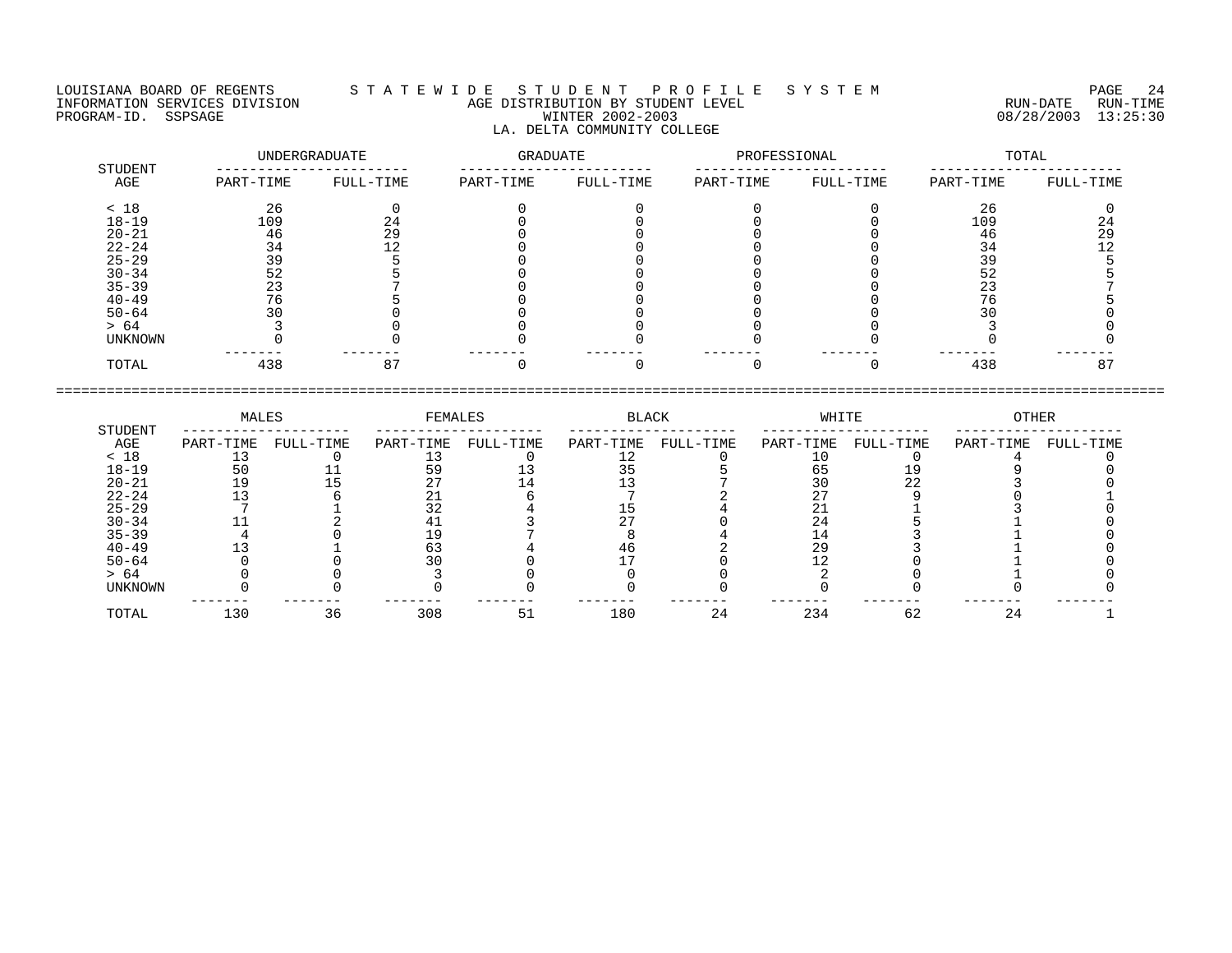## LOUISIANA BOARD OF REGENTS S T A T E W I D E S T U D E N T P R O F I L E S Y S T E M PAGE 25 INFORMATION SERVICES DIVISION AGE DISTRIBUTION BY STUDENT LEVEL RUN-DATE RUN-TIME ENGENIE SOMETHOUS DIVISION CONTRACT THE CONTRACT ON SERVICES DIVISION CONTRACT AGE DISTRIBUTION BY STUDENT LEVEL<br>PROGRAM-ID. SSPSAGE CUN-TIME RUN-DISION MINTER 2002-2003 08/28/2003 13:25:30 U. OF LOUISIANA SYSTEM TOTALS

|                | UNDERGRADUATE |           | GRADUATE  |           | PROFESSIONAL |           | TOTAL     |           |
|----------------|---------------|-----------|-----------|-----------|--------------|-----------|-----------|-----------|
| STUDENT<br>AGE | PART-TIME     | FULL-TIME | PART-TIME | FULL-TIME | PART-TIME    | FULL-TIME | PART-TIME | FULL-TIME |
| < 18           | 332           | 172       |           |           |              |           | 332       | 172       |
| $18 - 19$      | 810           | 18,338    |           |           |              |           | 810       | 18,338    |
| $20 - 21$      | 1,434         | 17,356    | 12        |           |              | 56        | 1,446     | 17,486    |
| $22 - 24$      | 2,514         | 10,119    | 646       | 1,218     |              | 189       | 3,163     | 11,526    |
| $25 - 29$      | 2,398         | 4,351     | 1,340     | 1,066     |              | 95        | 3,739     | 5,512     |
| $30 - 34$      | 1,541         | 1,630     | 1,042     | 440       |              | 14        | 2,584     | 2,084     |
| $35 - 39$      | 1,037         | 817       | 830       | 248       |              |           | 1,867     | 1,069     |
| $40 - 49$      | 1,519         | 873       | 1,373     | 321       |              |           | 2,892     | 1,201     |
| $50 - 64$      | 564           | 185       | 711       | 103       |              |           | 1,275     | 288       |
| > 64           | 578           |           | 70        |           |              |           | 648       |           |
| UNKNOWN        |               |           |           |           |              |           |           |           |
| TOTAL          | 12,727        | 53,847    | 6,024     | 3,475     | 5            | 365       | 18,756    | 57,687    |

| STUDENT        | MALES     |           | FEMALES   |           | <b>BLACK</b> |           | WHITE     |           | <b>OTHER</b> |           |
|----------------|-----------|-----------|-----------|-----------|--------------|-----------|-----------|-----------|--------------|-----------|
| AGE            | PART-TIME | FULL-TIME | PART-TIME | FULL-TIME | PART-TIME    | FULL-TIME | PART-TIME | FULL-TIME | PART-TIME    | FULL-TIME |
| < 18           | 125       | 49        | 207       | 123       | 56           | 44        | 257       | 94        | 19           | 34        |
| $18 - 19$      | 296       | 7,615     | 514       | 10,723    | 168          | 4,951     | 580       | 12,409    | 62           | 978       |
| $20 - 21$      | 561       | 7,403     | 885       | 10,083    | 297          | 4,039     | 1,030     | 12,368    | 119          | 1,079     |
| $22 - 24$      | 1,186     | 5,494     | .,977     | 6,032     | 626          | 2,616     | 2,279     | 7,710     | 258          | 1,200     |
| $25 - 29$      | .,203     | 2,429     | 2,536     | 3,083     | 825          | 1,207     | 2,648     | 3,576     | 266          | 729       |
| $30 - 34$      | 777       | 717       | .,807     | 1,367     | 668          | 509       | L,734     | 1,342     | 182          | 233       |
| $35 - 39$      | 473       | 296       | .,394     | 773       | 432          | 280       | ., 318    | 684       | 117          | 105       |
| $40 - 49$      | 617       | 306       | 2,275     | 895       | 746          | 326       | .,982     | 781       | 164          | 94        |
| $50 - 64$      | 288       | 66        | 987       | 222       | 273          | 73        | 923       | 196       | 79           | 19        |
| > 64           | 163       |           | 485       |           | 22           |           | 565       |           | 61           |           |
| <b>UNKNOWN</b> |           |           |           |           |              |           |           |           |              |           |
| TOTAL          | 5,689     | 24,383    | 13,067    | 33,304    | 4,113        | 14,047    | 13,316    | 39,168    | 1,327        | 4,472     |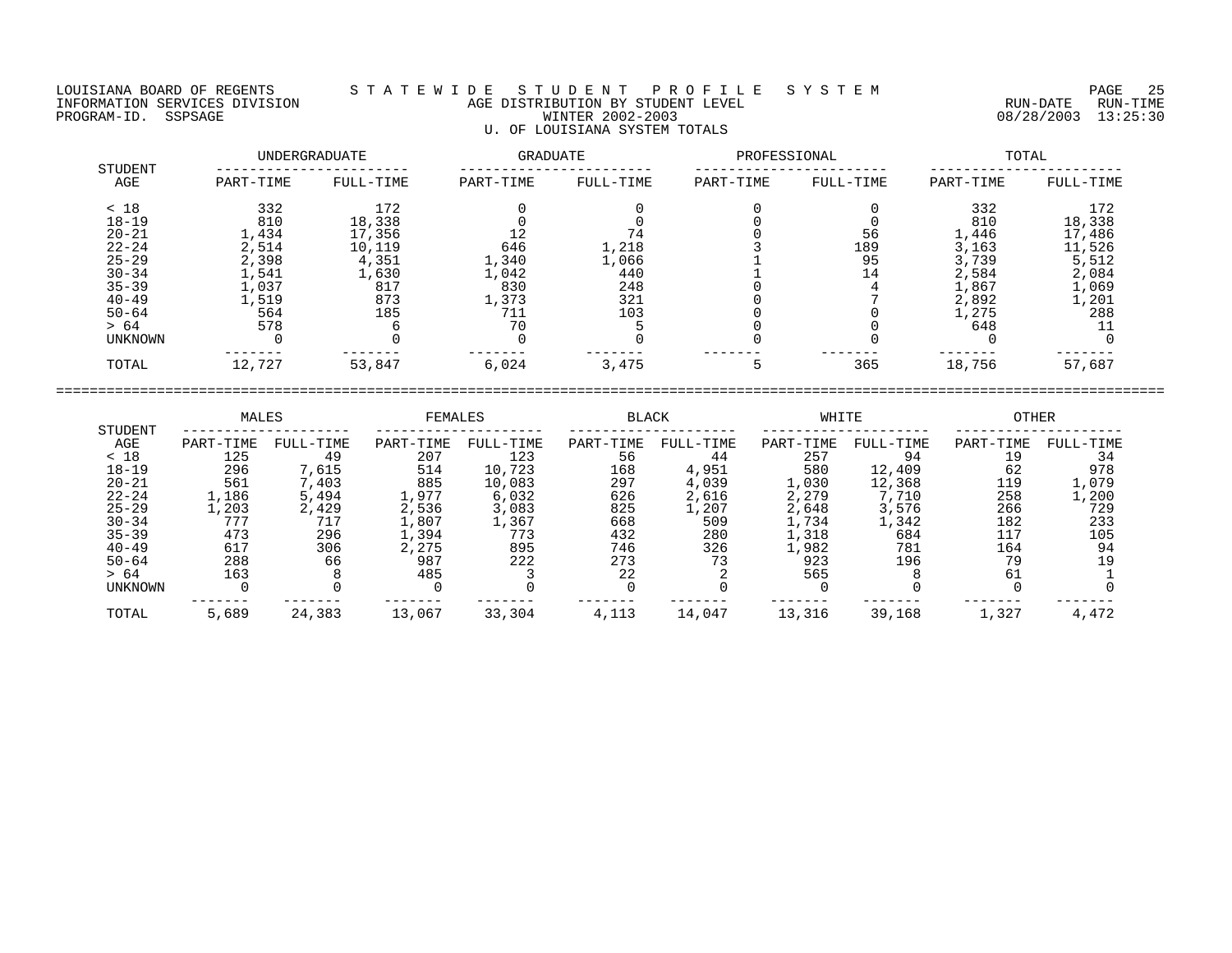## LOUISIANA BOARD OF REGENTS S T A T E W I D E S T U D E N T P R O F I L E S Y S T E M PAGE 26 INFORMATION SERVICES DIVISION AGE DISTRIBUTION BY STUDENT LEVEL RUN-DATE RUN-TIME NEORMATION SERVICES DIVISION CONTRACT TO AGE DISTRIBUTION BY STUDENT LEVEL CONTRACTION SERVICES DIVISION CONTRA<br>PROGRAM-ID. SSPSAGE PUN-TIME WINTER 2002-2003 08/28/2003 13:25:30 L.S.U. SYSTEM TOTALS

| STUDENT   | UNDERGRADUATE |           | <b>GRADUATE</b> |           | PROFESSIONAL |           | TOTAL     |           |
|-----------|---------------|-----------|-----------------|-----------|--------------|-----------|-----------|-----------|
| AGE       | PART-TIME     | FULL-TIME | PART-TIME       | FULL-TIME | PART-TIME    | FULL-TIME | PART-TIME | FULL-TIME |
| < 18      | 83            | 111       |                 |           |              |           | 83        | 111       |
| $18 - 19$ | 850           | 12,854    |                 |           |              |           | 852       | 12,858    |
| $20 - 21$ | 1,357         | 12,558    |                 | 64        |              | 23        | 1,371     | 12,645    |
| $22 - 24$ | 2,204         | 6,365     | 550             | 1,469     |              | 485       | 2,759     | 8,319     |
| $25 - 29$ | 2,118         | 2,276     | 1,244           | 1,453     | 19           | 312       | 3,381     | 4,041     |
| $30 - 34$ | 1,241         | 813       | 910             | 713       |              | 85        | 2,154     | 1,611     |
| $35 - 39$ | 790           | 358       | 557             | 314       |              | 30        | 1,347     | 702       |
| $40 - 49$ | 1,101         | 360       | 918             | 276       |              | 20        | 2,020     | 656       |
| $50 - 64$ | 335           | 95        | 455             | 118       |              |           | 790       | 217       |
| > 64      | 82            |           | 46              |           |              |           | 128       |           |
| UNKNOWN   |               |           |                 |           |              |           |           |           |
| TOTAL     | 10,161        | 35,792    | 4,695           | 4,415     | 29           | 960       | 14,885    | 41,167    |

|                | MALES     |           | <b>FEMALES</b> |           | <b>BLACK</b> |           | WHITE     |           | <b>OTHER</b> |           |
|----------------|-----------|-----------|----------------|-----------|--------------|-----------|-----------|-----------|--------------|-----------|
| STUDENT<br>AGE | PART-TIME | FULL-TIME | PART-TIME      | FULL-TIME | PART-TIME    | FULL-TIME | PART-TIME | FULL-TIME | PART-TIME    | FULL-TIME |
| < 18           | 39        | 39        | 44             | 72        | 12           | 27        | 63        | 47        |              |           |
| $18 - 19$      | 328       | 5,398     | 524            | 7,460     | 259          | 1,789     | 498       | 9,666     | 95           | 1,403     |
| $20 - 21$      | 503       | 5,595     | 868            | 7,050     | 291          | 1,546     | 912       | 9,523     | 168          | 1,576     |
| $22 - 24$      | 1,125     | 4,143     | 1,634          | 4,176     | 556          | 1,106     | 1,821     | 5,584     | 382          | 1,629     |
| $25 - 29$      | ,328      | 2,023     | 2,053          | 2,018     | 746          | 566       | 2,170     | 2,390     | 465          | 1,085     |
| $30 - 34$      | 803       | 774       | l,351          | 837       | 484          | 252       | 1,391     | 892       | 279          | 467       |
| $35 - 39$      | 447       | 289       | 900            | 413       | 327          | 141       | 848       | 356       | 172          | 205       |
| $40 - 49$      | 570       | 239       | 1,450          | 417       | 456          | 106       | 1,350     | 429       | 214          | 121       |
| $50 - 64$      | 229       | 71        | 561            | 146       | 136          | 38        | 562       | 145       | 92           | 34        |
| > 64           | 53        |           | 75             |           |              |           | 105       |           | 21           |           |
| <b>UNKNOWN</b> |           |           |                |           |              |           |           |           |              |           |
| TOTAL          | 5,425     | 18,574    | 9,460          | 22,593    | 3,269        | 5,572     | 9,720     | 29,038    | 1,896        | 6,557     |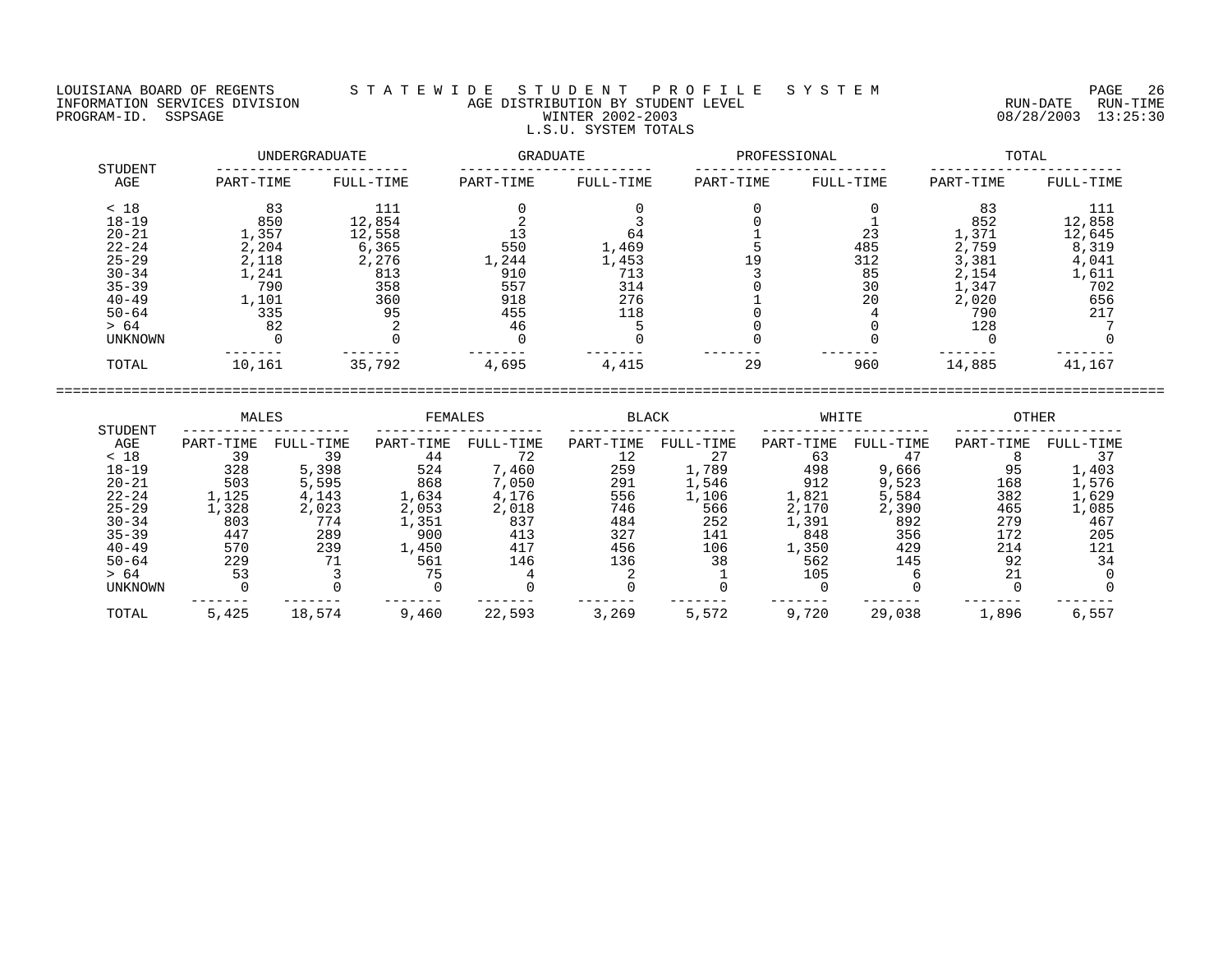## LOUISIANA BOARD OF REGENTS S T A T E W I D E S T U D E N T P R O F I L E S Y S T E M PAGE 27 INFORMATION SERVICES DIVISION AGE DISTRIBUTION BY STUDENT LEVEL RUN-DATE RUN-TIME ENGENIE SOMETHING SERVICES DIVISION TO AGE DISTRIBUTION BY STUDENT LEVEL TO A CONTROLLATION SERVICES DIVISION<br>PROGRAM-ID. SSPSAGE PROGRAM-ID. SSPSAGE MUNISION NEWSLAPHER 2002-2003 SOUTHERN U. SYSTEM TOTALS

|                |           | UNDERGRADUATE      | GRADUATE  |           | PROFESSIONAL |           | TOTAL     |           |  |
|----------------|-----------|--------------------|-----------|-----------|--------------|-----------|-----------|-----------|--|
| STUDENT<br>AGE | PART-TIME | FULL-TIME          | PART-TIME | FULL-TIME | PART-TIME    | FULL-TIME | PART-TIME | FULL-TIME |  |
| < 18           | 58        | 42                 |           |           |              |           | 58        | 42        |  |
| $18 - 19$      | 109       | 2,679              |           |           |              |           | 109       | 2,679     |  |
| $20 - 21$      | 193       | 2,890              |           | 10        |              |           | 193       | 2,901     |  |
| $22 - 24$      | 332       | 2,172              | 88        | 183       |              | 103       | 420       | 2,458     |  |
| $25 - 29$      | 376       | $\overline{1,120}$ | 297       | 260       |              | 176       | 673       | 1,556     |  |
| $30 - 34$      | 255       | 507                | 259       | 94        |              | 55        | 515       | 656       |  |
| $35 - 39$      | 220       | 273                | 176       | 63        |              | 21        | 396       | 357       |  |
| $40 - 49$      | 275       | 327                | 309       | 82        |              | 17        | 584       | 426       |  |
| $50 - 64$      | 154       | 113                | 156       | 48        |              |           | 310       | 163       |  |
| > 64           | 23        | 38                 |           |           |              |           | 35        | 42        |  |
| UNKNOWN        |           |                    |           |           |              |           |           |           |  |
| TOTAL          | 1,995     | 10,161             | 1,296     | 744       |              | 375       | 3,293     | 11,280    |  |

| STUDENT        | MALES     |           | <b>FEMALES</b> |           | <b>BLACK</b> |           | WHITE     |           | OTHER     |           |
|----------------|-----------|-----------|----------------|-----------|--------------|-----------|-----------|-----------|-----------|-----------|
| AGE            | PART-TIME | FULL-TIME | PART-TIME      | FULL-TIME | PART-TIME    | FULL-TIME | PART-TIME | FULL-TIME | PART-TIME | FULL-TIME |
| < 18           | 20        | 18        | 38             | 24        | 45           |           | ⊥∠        |           |           |           |
| $18 - 19$      | 39        | 1,023     | 70             | 1,656     | 89           | 2,615     | 16        | 22        |           |           |
| $20 - 21$      | 69        | 1,119     | 124            | 1,782     | 152          | 2,809     | 29        | 31        |           |           |
| $22 - 24$      | 150       | 1,002     | 270            | 1,456     | 370          | 2,318     | 32        | 62        | 18        |           |
| $25 - 29$      | 210       | 526       | 463            | 1,030     | 600          | 1,363     | 44        |           | 29        |           |
| $30 - 34$      | 157       | 172       | 358            | 484       | 463          | 583       | 35        | 36        |           |           |
| $35 - 39$      | חח        | 73        | 319            | 284       | 339          | 299       | 39        | 30        | 18        | 28        |
| $40 - 49$      | 115       | 87        | 469            | 339       | 494          | 370       | 55        | 29        | 35        | 27        |
| $50 - 64$      | 57        | 35        | 253            | 128       | 264          | 140       |           |           | 1 Q       |           |
| > 64           |           |           | 18             | 23        | 29           | 37        |           |           |           |           |
| <b>UNKNOWN</b> |           |           |                |           |              |           |           |           |           |           |
| TOTAL          | 911       | 4,074     | 2,382          | 7,206     | 2,845        | 10,575    | 294       | 340       | 154       | 365       |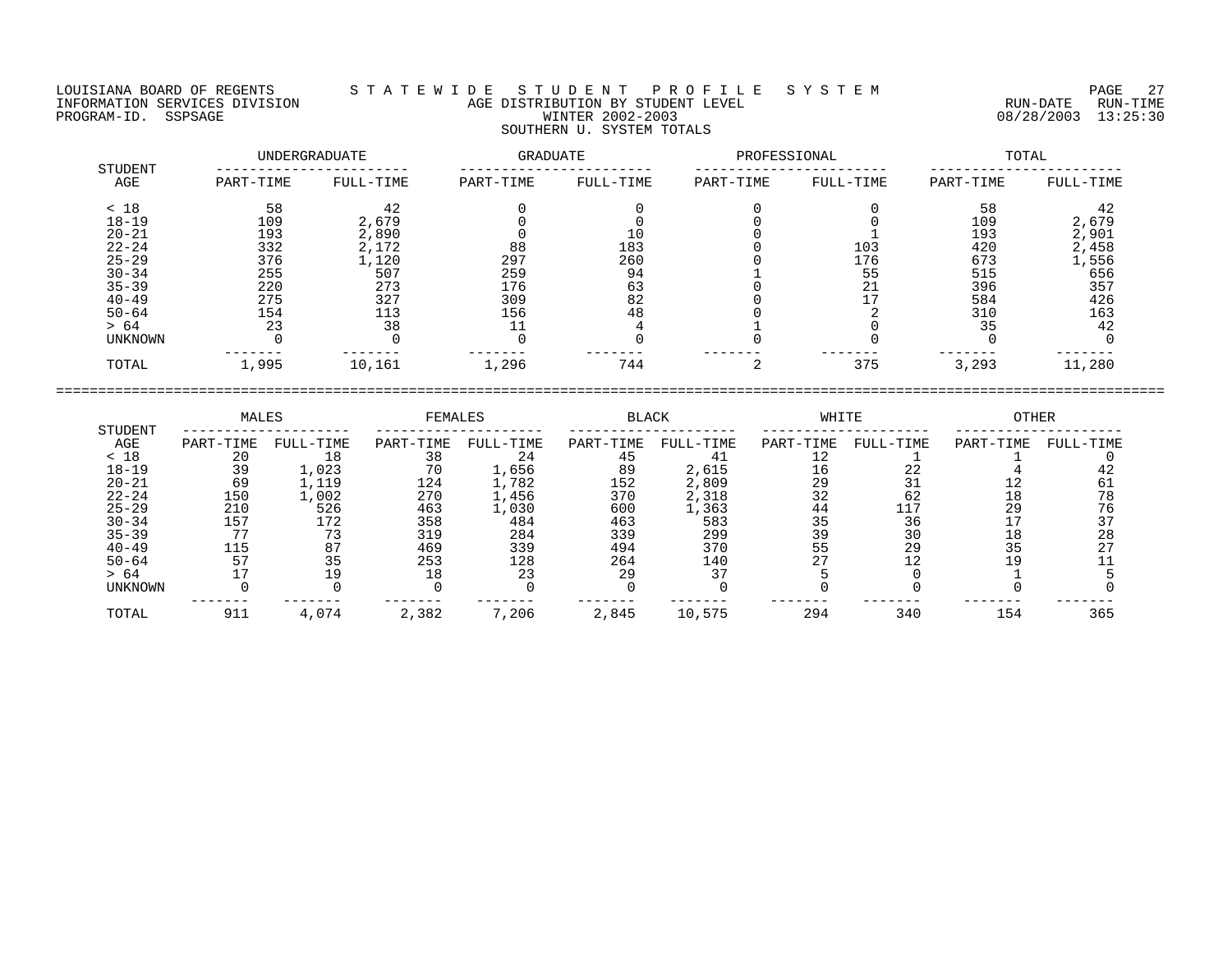## LOUISIANA BOARD OF REGENTS S T A T E W I D E S T U D E N T P R O F I L E S Y S T E M PAGE 28 INFORMATION SERVICES DIVISION AGE DISTRIBUTION BY STUDENT LEVEL RUN-DATE RUN-TIME PROGRAM-ID. SSPSAGE WINTER 2002-2003 08/28/2003 13:25:30 L.C.T.C. SYSTEM TOTALS

|                | UNDERGRADUATE |           | GRADUATE  |           | PROFESSIONAL |           | TOTAL     |           |  |
|----------------|---------------|-----------|-----------|-----------|--------------|-----------|-----------|-----------|--|
| STUDENT<br>AGE | PART-TIME     | FULL-TIME | PART-TIME | FULL-TIME | PART-TIME    | FULL-TIME | PART-TIME | FULL-TIME |  |
| < 18           | 535           | 82        |           |           |              |           | 535       | 82        |  |
| $18 - 19$      | 1,836         | 3,852     |           |           |              |           | 1,836     | 3,852     |  |
| $20 - 21$      | 2,270         | 3,062     |           |           |              |           | 2,270     | 3,062     |  |
| $22 - 24$      | 2,589         | 2,014     |           |           |              |           | 2,589     | 2,014     |  |
| $25 - 29$      | 2,669         | 1,666     |           |           |              |           | 2,669     | 1,666     |  |
| $30 - 34$      | 1,867         | 877       |           |           |              |           | 1,867     | 877       |  |
| $35 - 39$      | 1,374         | 520       |           |           |              |           | 1,374     | 520       |  |
| $40 - 49$      | 1,909         | 509       |           |           |              |           | 1,909     | 509       |  |
| $50 - 64$      | 752           | 134       |           |           |              |           | 752       | 134       |  |
| > 64           | 100           |           |           |           |              |           | 100       |           |  |
| UNKNOWN        |               |           |           |           |              |           |           |           |  |
| TOTAL          | 15,901        | 12,717    |           |           |              |           | 15,901    | 12,717    |  |

|           | MALES     |           | FEMALES   |           | BLACK     |           | WHITE         |           | OTHER     |           |
|-----------|-----------|-----------|-----------|-----------|-----------|-----------|---------------|-----------|-----------|-----------|
| STUDENT   |           |           |           |           |           |           |               |           |           |           |
| AGE       | PART-TIME | FULL-TIME | PART-TIME | FULL-TIME | PART-TIME | FULL-TIME | PART-TIME     | FULL-TIME | PART-TIME | FULL-TIME |
| < 18      | 189       | 27        | 346       | 55        | 182       | 20        | 291           | 51        | 62        |           |
| $18 - 19$ | 711       | 1,531     | 1,125     | 2,321     | 591       | 1,124     | 1,016         | 2,151     | 229       | 577       |
| $20 - 21$ | 880       | .,293     | 1,390     | 1,769     | 693       | 847       | , 269         | 1,725     | 308       | 490       |
| $22 - 24$ | 847       | 753       | L,742     | 1,261     | 840       | 743       | .,409         | 964       | 340       | 307       |
| $25 - 29$ | 749       | 508       | L,920     | 1,158     | L,038     | 770       | $\perp$ , 259 | 629       | 372       | 267       |
| $30 - 34$ | 533       | 227       | 1,334     | 650       | 780       | 425       | 864           | 326       | 223       | 126       |
| $35 - 39$ | 315       | 112       | 1,059     | 408       | 598       | 239       | 618           | 199       | 158       | 82        |
| $40 - 49$ | 429       | 119       | 1,480     | 390       | 777       | 221       | 928           | 215       | 204       |           |
| $50 - 64$ | 189       | 48        | 563       | 86        | 265       | 50        | 416           | 65        | 71        | 19        |
| > 64      | 43        |           | 57        |           |           |           | 77            |           | 14        |           |
| UNKNOWN   |           |           |           |           |           |           |               |           |           |           |
| TOTAL     | 4,885     | 4,618     | 11,016    | 8,099     | 5,773     | 4,440     | 8,147         | 6,325     | 1,981     | 1,952     |